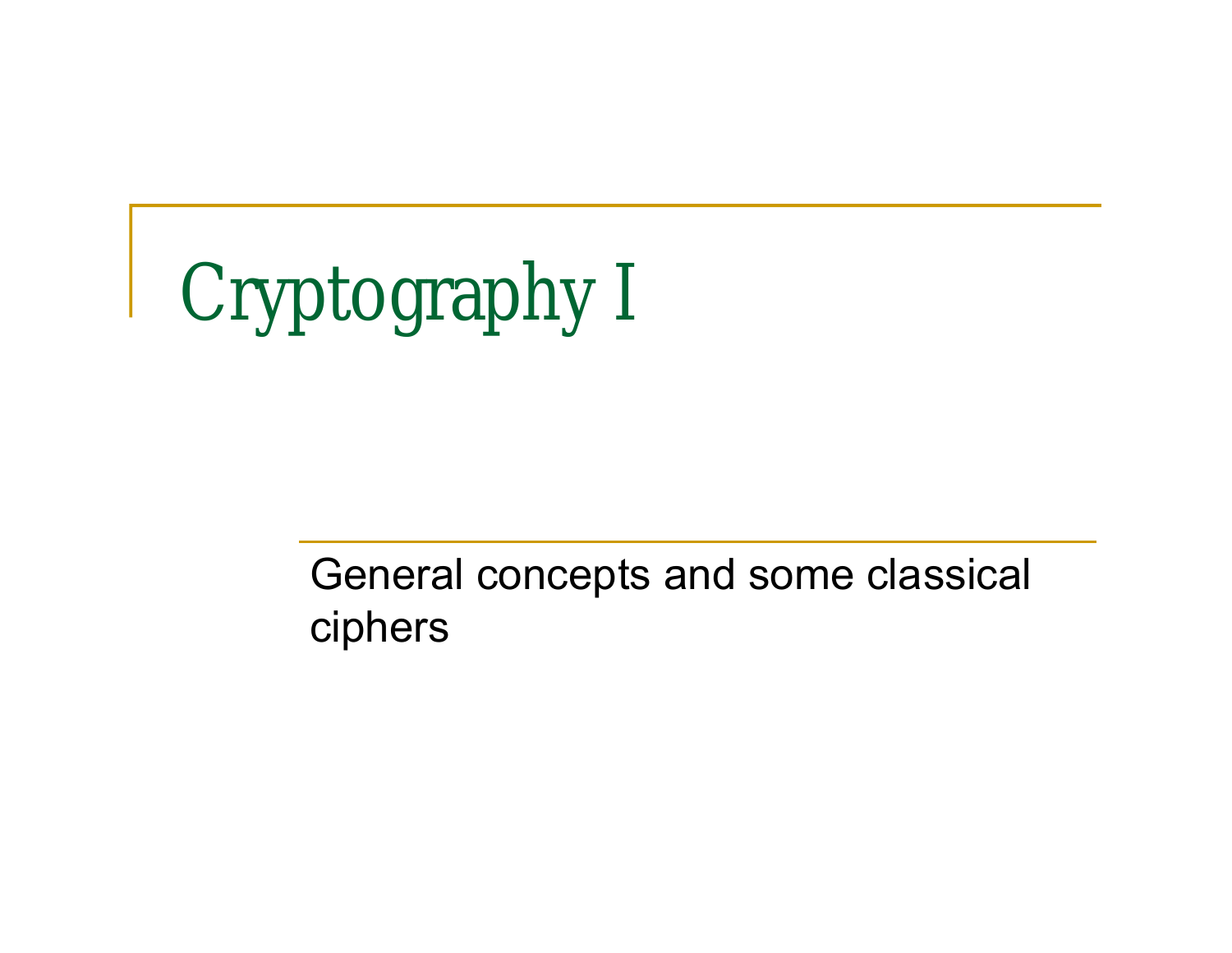# Security Goals

- Confidentiality (secrecy, privacy)
	- □ Assure that data is accessible to only one who are authorized to know
- **n** Integrity
	- □ Assure that data is only modified by authorized parties and in authorized ways
- **Availability** 
	- Assure that resource is available for authorized users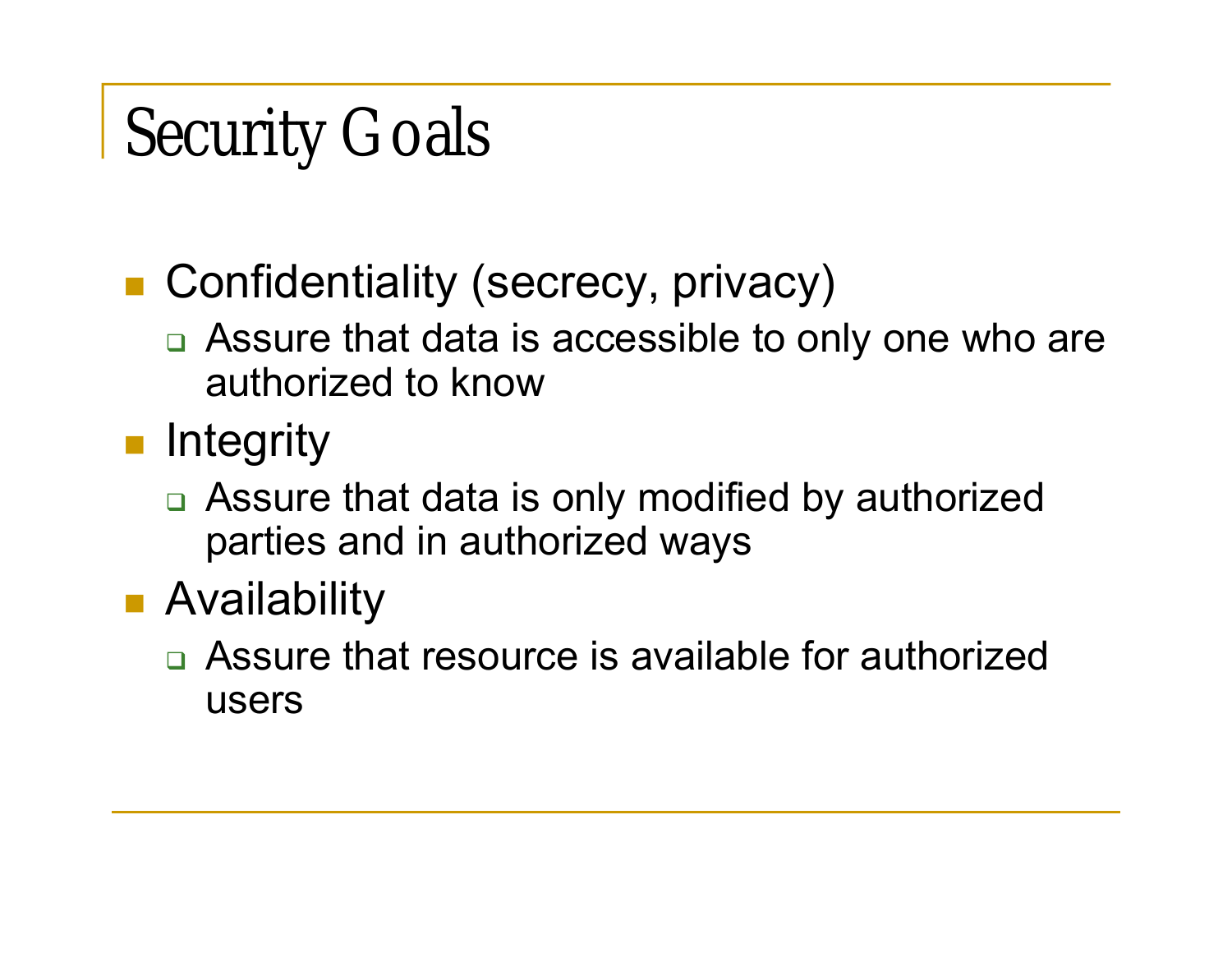## General tools

- **Cryptography**
- Software controls
- **Hardware controls**
- **Policies and procedures**
- **Physical controls**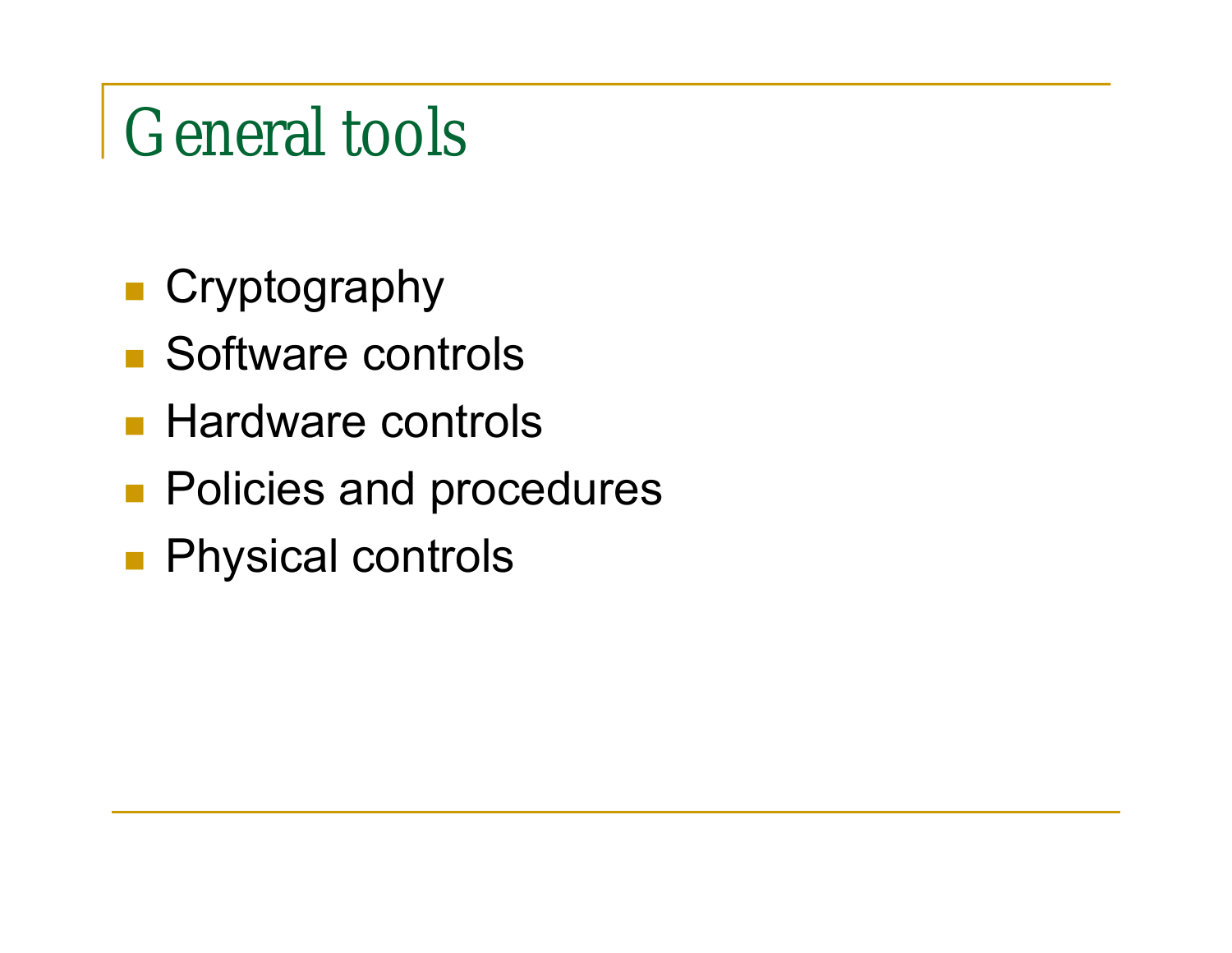# What is Crypto?

- Constructing and analyzing cryptographic protocols which enable parties to achieve security objectives **u** Under the present of adversaries.
- A protocol (or a scheme) is a suite of procedures that tell each party what to do
	- usually, computer algorithms
- **Cryptographers devise and analyze protocols under** Attack model
	- assumptions about the resources and actions available to the adversary
		- So, you need to think as an adversary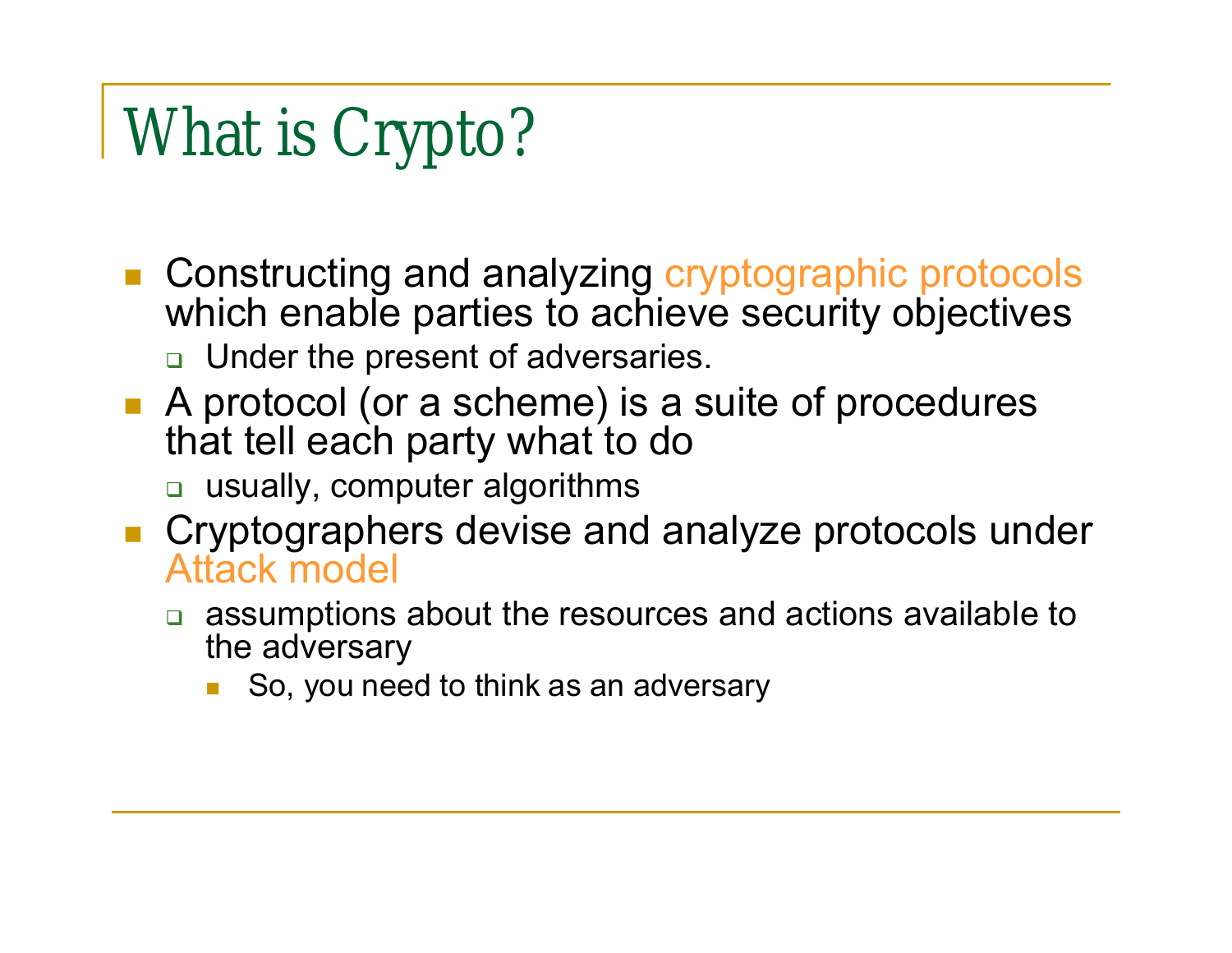## Terms

- **Cryptography:** the study of mathematical techniques for providing information security services.
- **Cryptanalysis:** the study of mathematical techniques for attempting to get security services breakdown.
- **Cryptology:** the study of cryptography and cryptanalysis.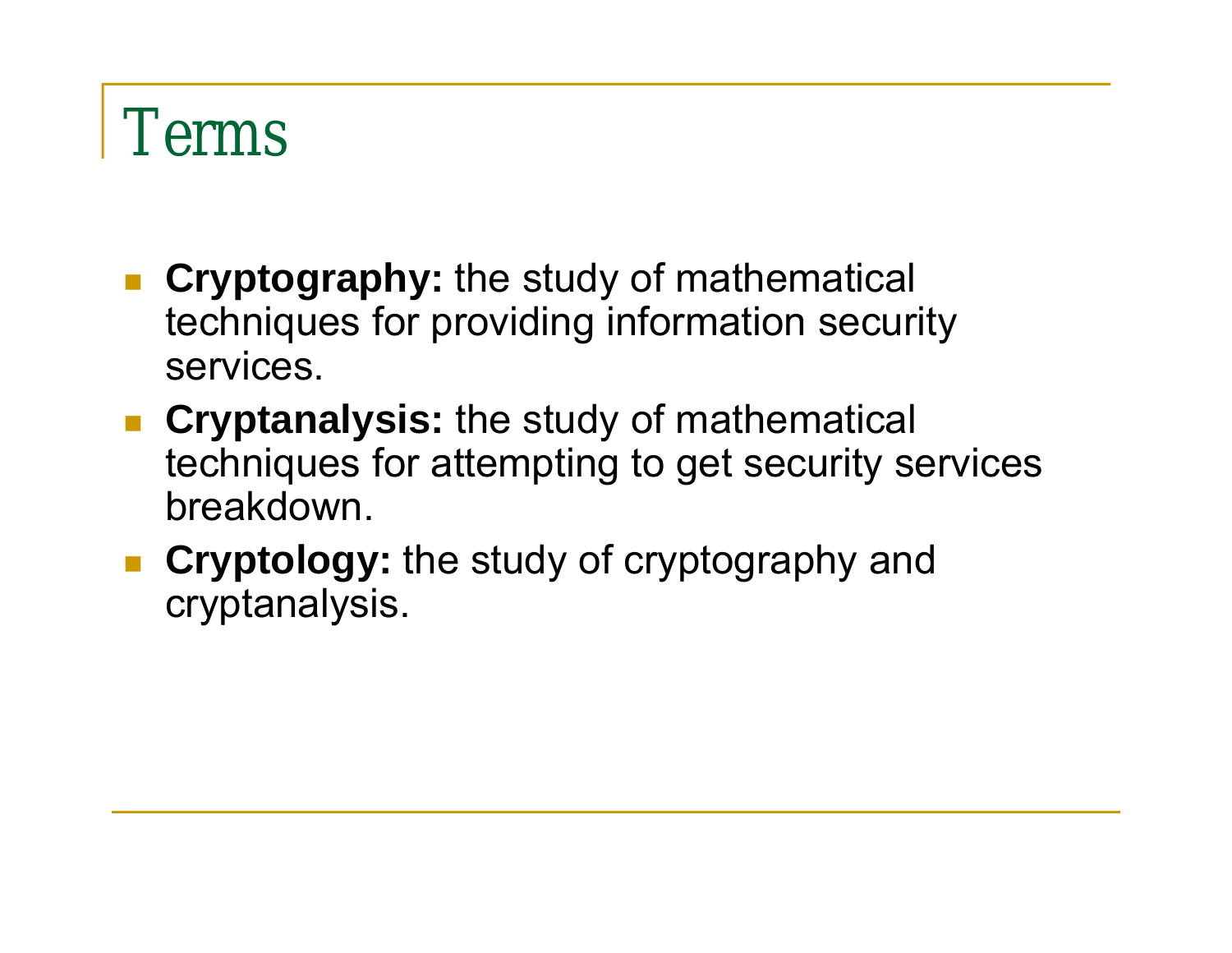## Terms …

- **plaintexts**
- ciphertexts
- **keys**
- **encryption**
- **decryption**

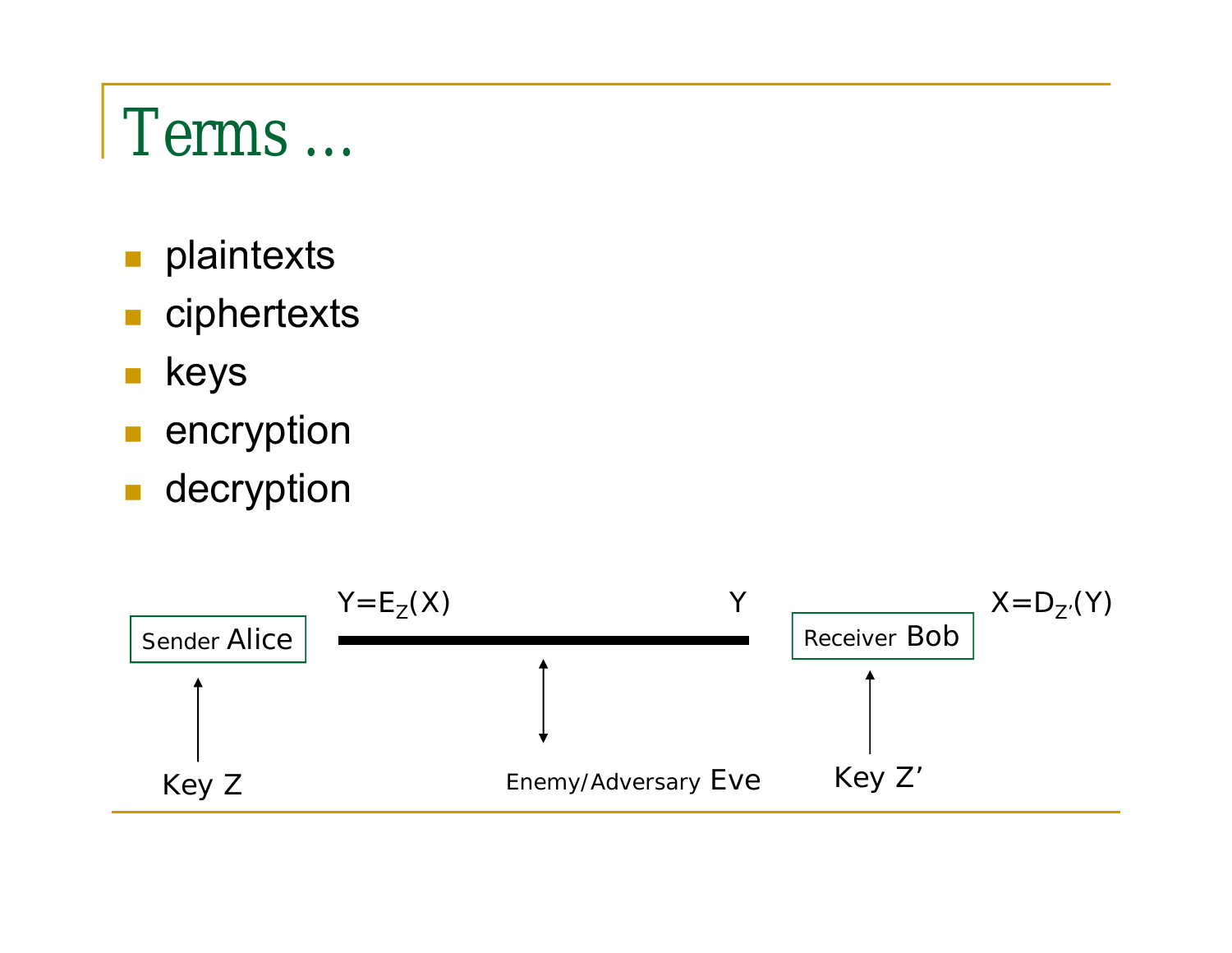# Secret-key cryptography

- Also called: symmetric cryptography
- Use the same key for both encryption & decryption  $(Z=Z')$
- Key must be kept secret
- Key distribution how to share a secret between A and B very difficult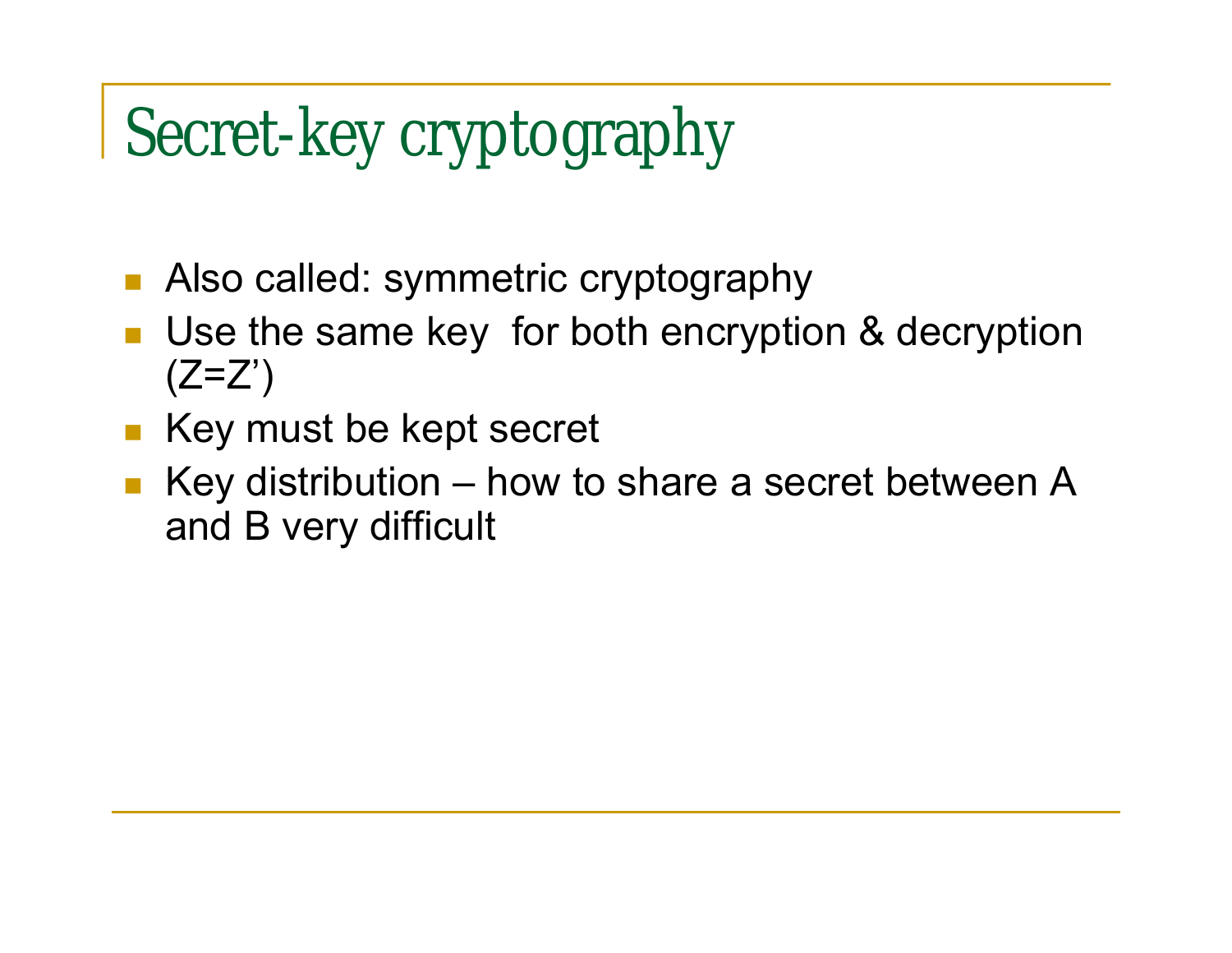# Public-key cryptography

- Also called: asymmetric cryptography
- Encryption key different from decryption key and
	- $\Box$  It is not possible to derive decryption key from encryption key
- **Higher cost than symmetric cryptography**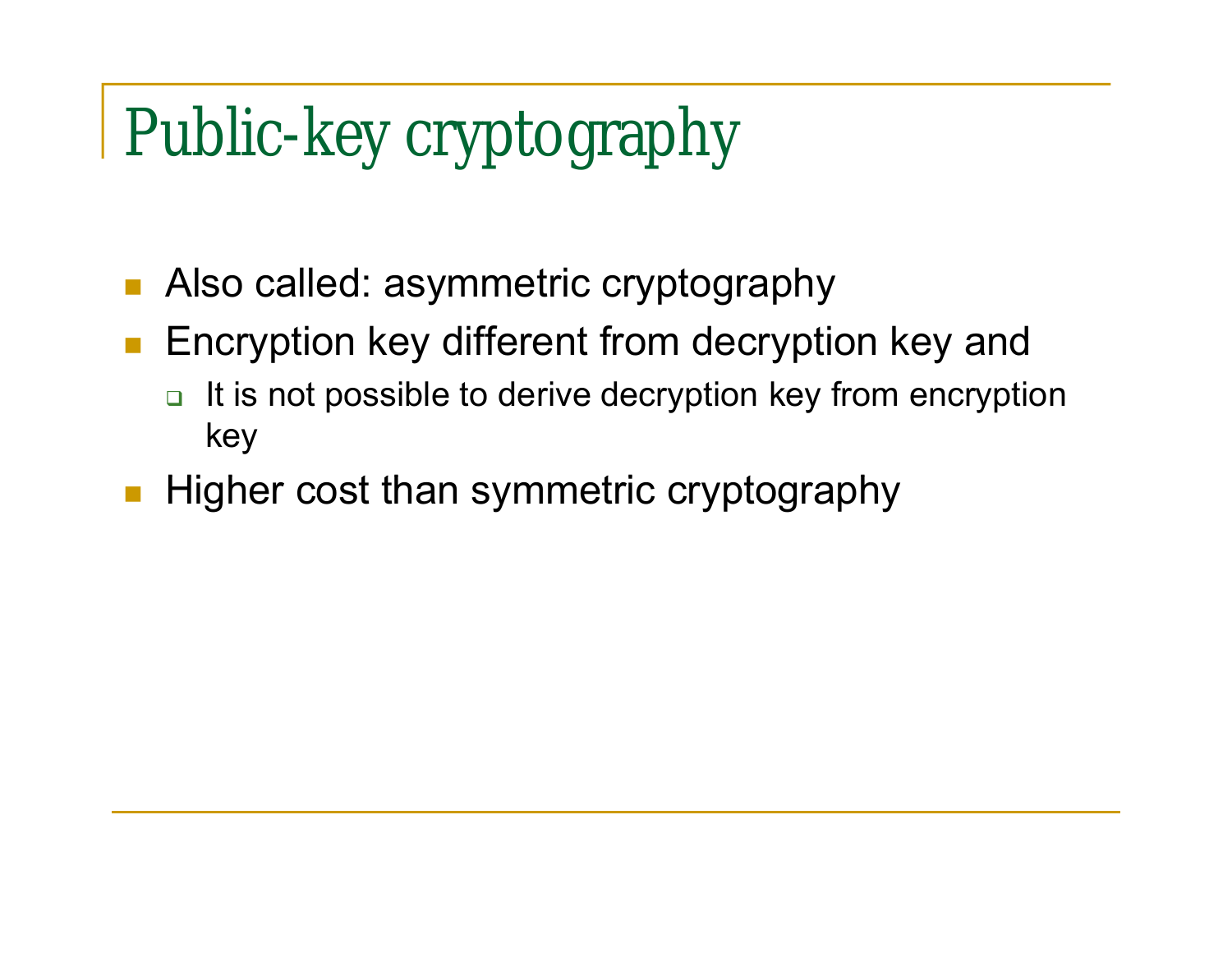# Is it a secure cipher system?

### **Why insecure**

- **just break it under a certain reasonable attack model (show failures to assure security goals)**
- Why secure:
	- □ Evaluate/prove that under the considered attack model, security goals are assured
	- □ Provable security: Formally show that (with mathematical techniques) the system is as secure as a well-known secure one (usually simpler).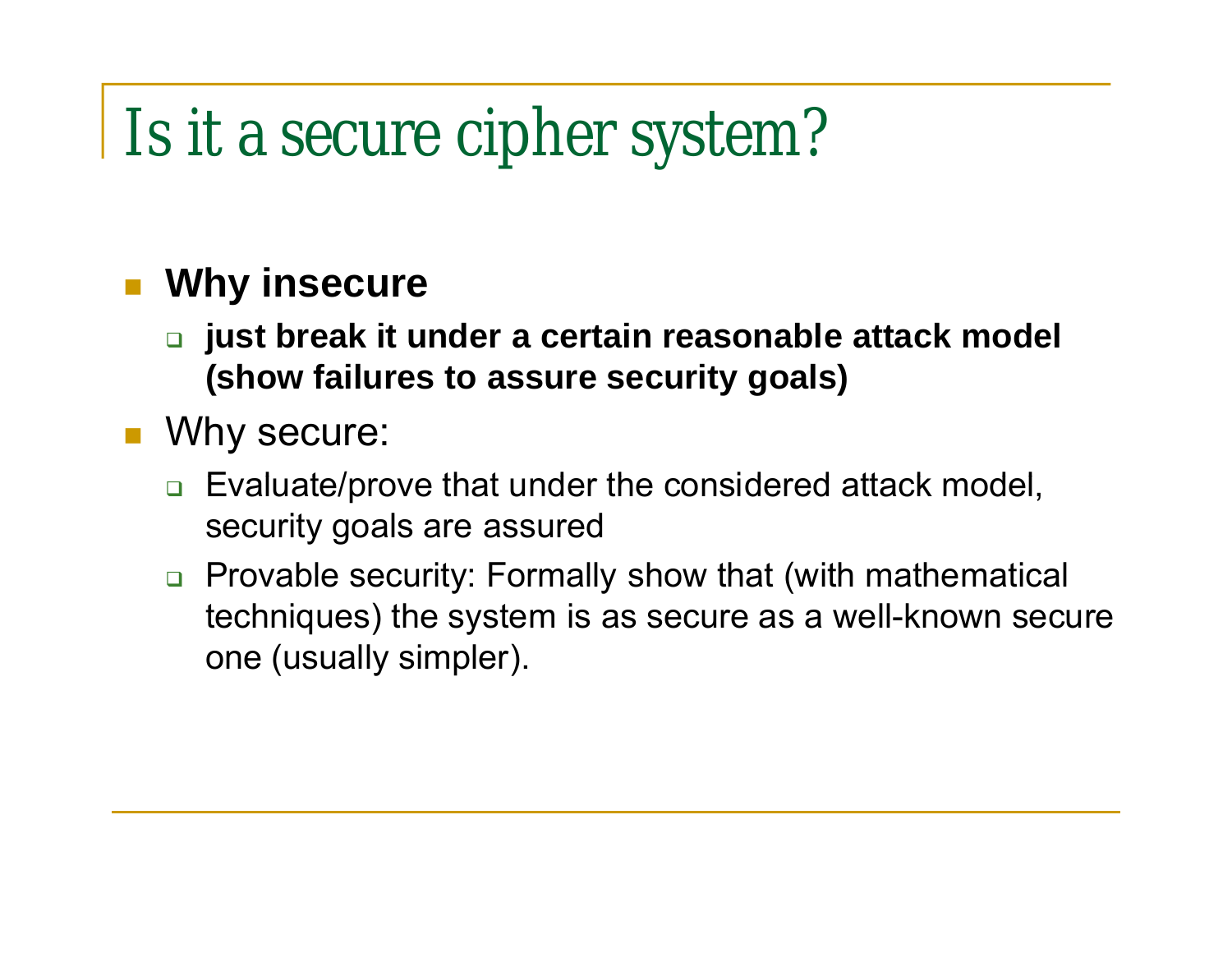## Breaking ciphers …

- There are different methods of breaking a cipher, depending on:
	- □ the type of information available to the attacker
	- $\Box$  the interaction with the cipher machine
	- □ the computational power available to the attacker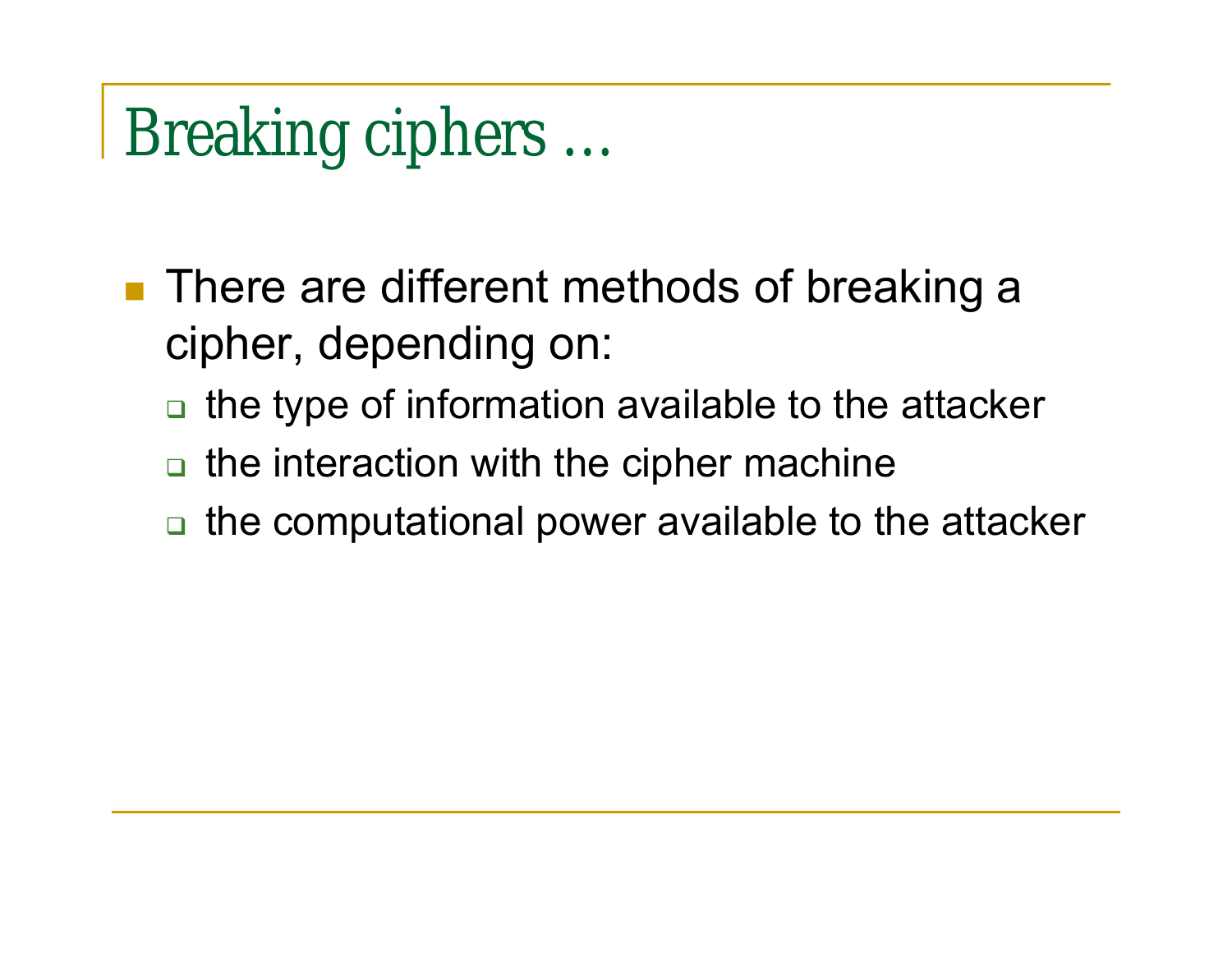# Breaking ciphers …

### **Ciphertext-only attack**:

- The cryptanalyst knows **only the ciphertext**.
- Goal: to find the plaintext and the key.
- □ NOTE: such vulnerable is seen completely insecure

### ■ Known-plaintext attack:

- The cryptanalyst knows **one or several pairs of ciphertext and the corresponding plaintext.**
- **□** Goal: to find the key used to encrypt these messages
	- or a way to decrypt any new messages that use the same key (although may not know the key).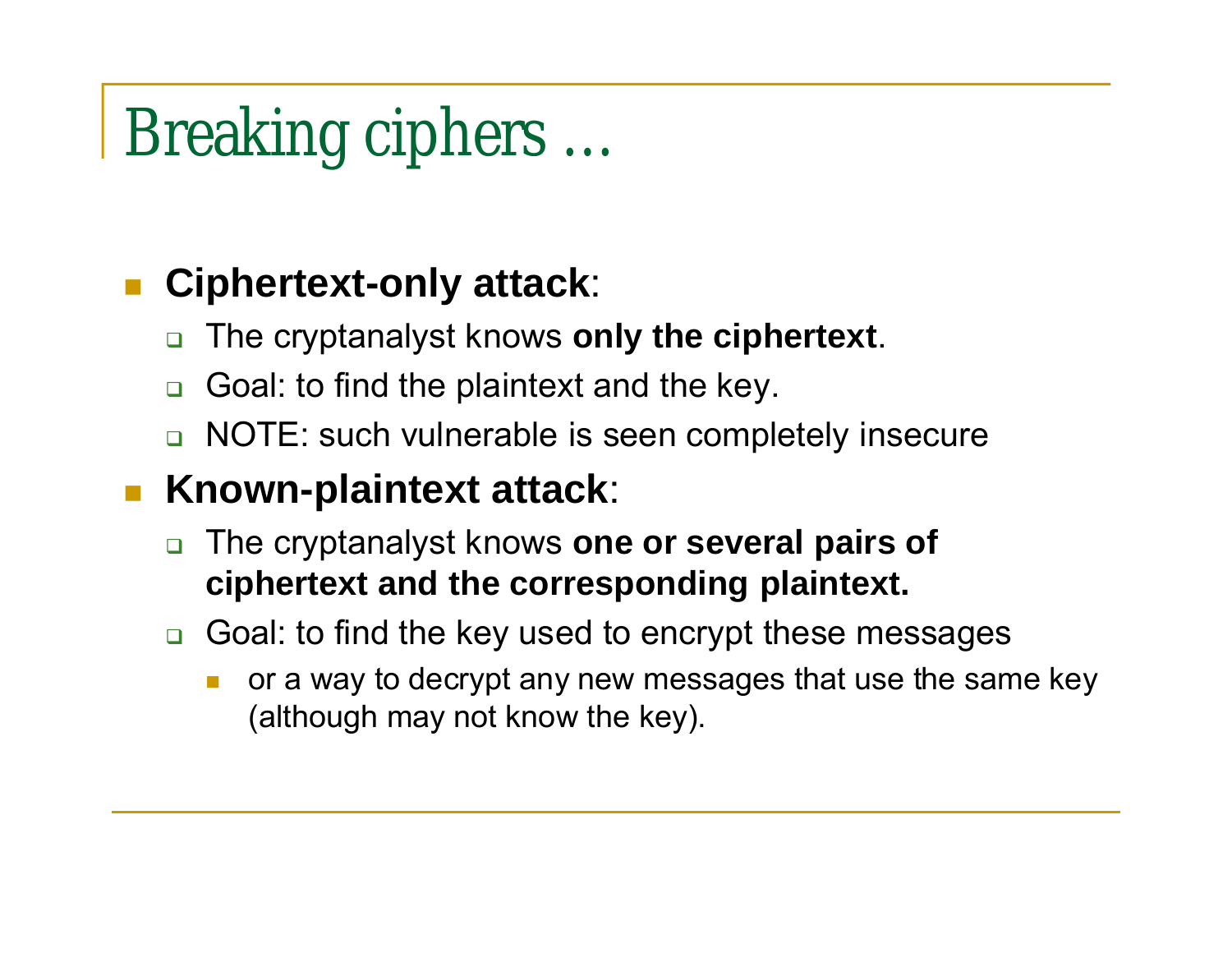# Breaking ciphers …

### **Chosen-plaintext attack**

- The cryptanalyst **can choose a number of messages and obtain the ciphertexts for them**
- Goal: deduce the key used in the other encrypted messages or decrypt any new messages (using that key).

### **Chosen-ciphertext attack**

- Similar to above, but the cryptanalyst **can choose a number of ciphertexts and obtain the plaintexts.**
- Both can be **adaptive** 
	- □ The choice of ciphertext may depend on the plaintext received from previous requests.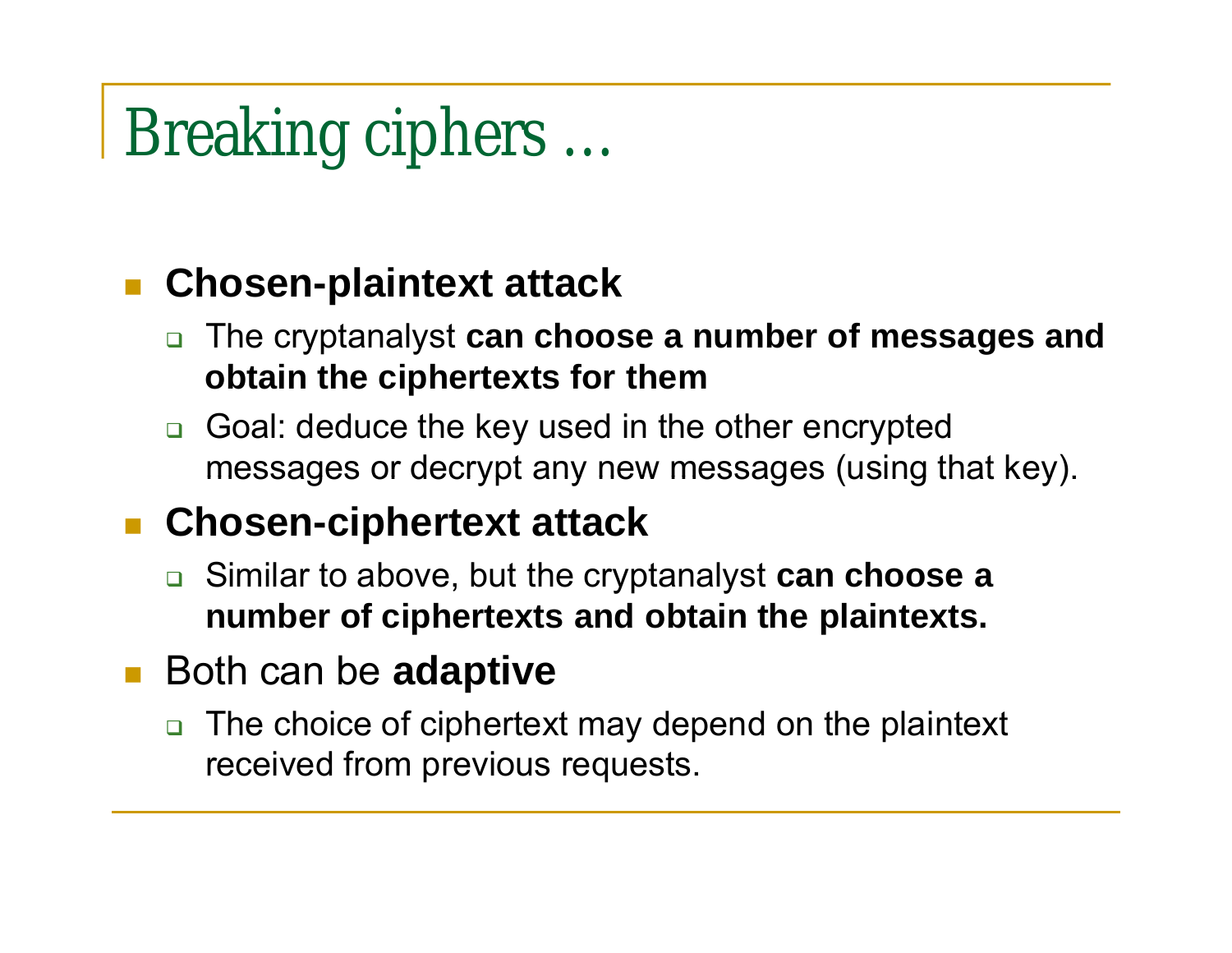## Models for Evaluating Security

### **Unconditional (information-theoretic) security**

- **Assumes that the adversary has unlimited computational resources**.
- □ Plaintext and ciphertext modeled by their distribution
- □ Analysis is made by using probability theory.
- For encryption systems: **perfect secrecy**, observation of the ciphertext provides no information to an adversary.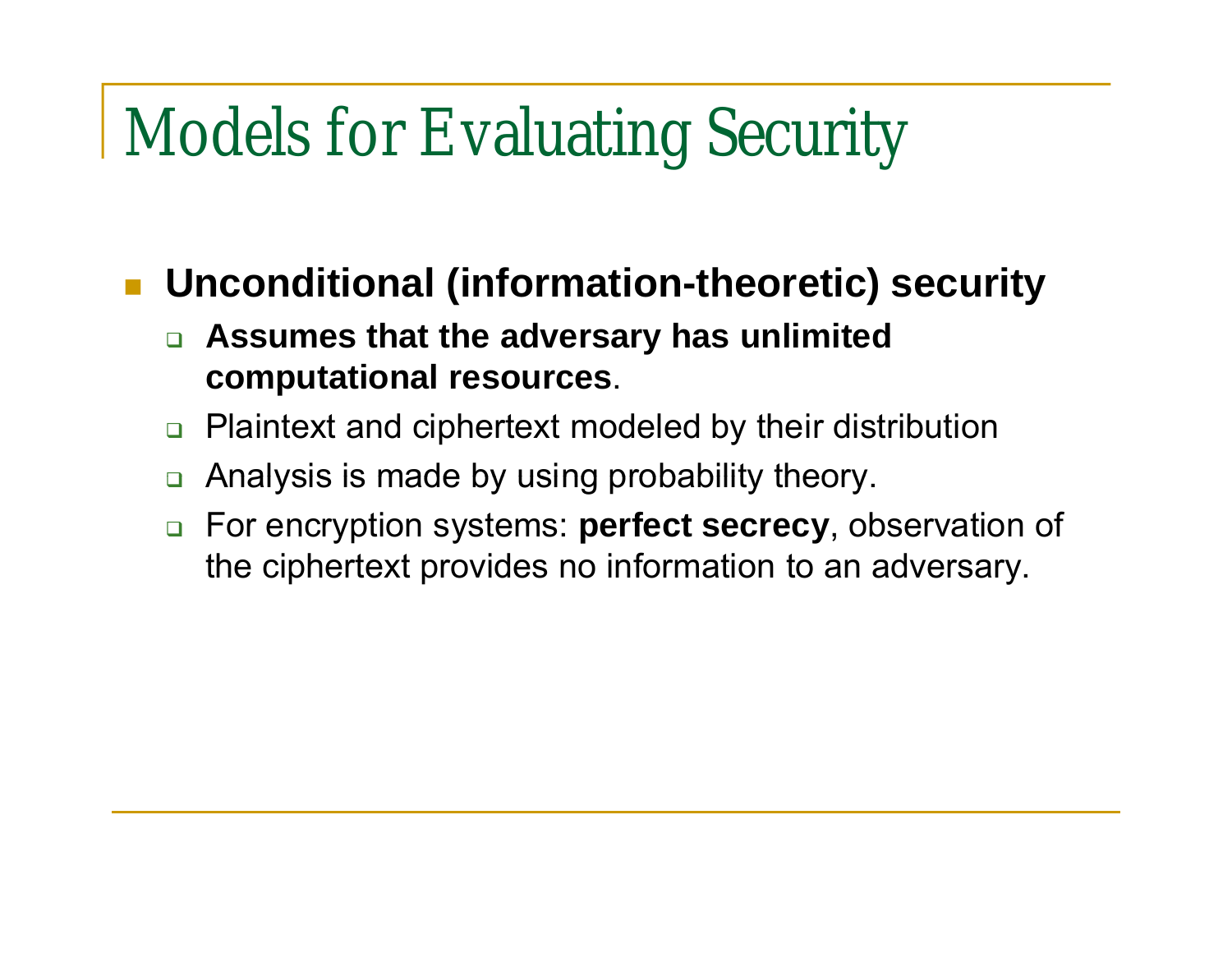## Models for Evaluating Security

### **Provable security:**

- **Prove security properties based on assumptions that it is** difficult to solve a well-known and supposedly difficult problem (NP-hard …)
	- E.g.: computation of discrete logarithms, factoring

### **Computational security (practical security)**

- □ Measures the amount of computational effort required to defeat a system using the best-known attacks.
- **□** Sometimes related to the hard problems, but no proof of equivalence is known.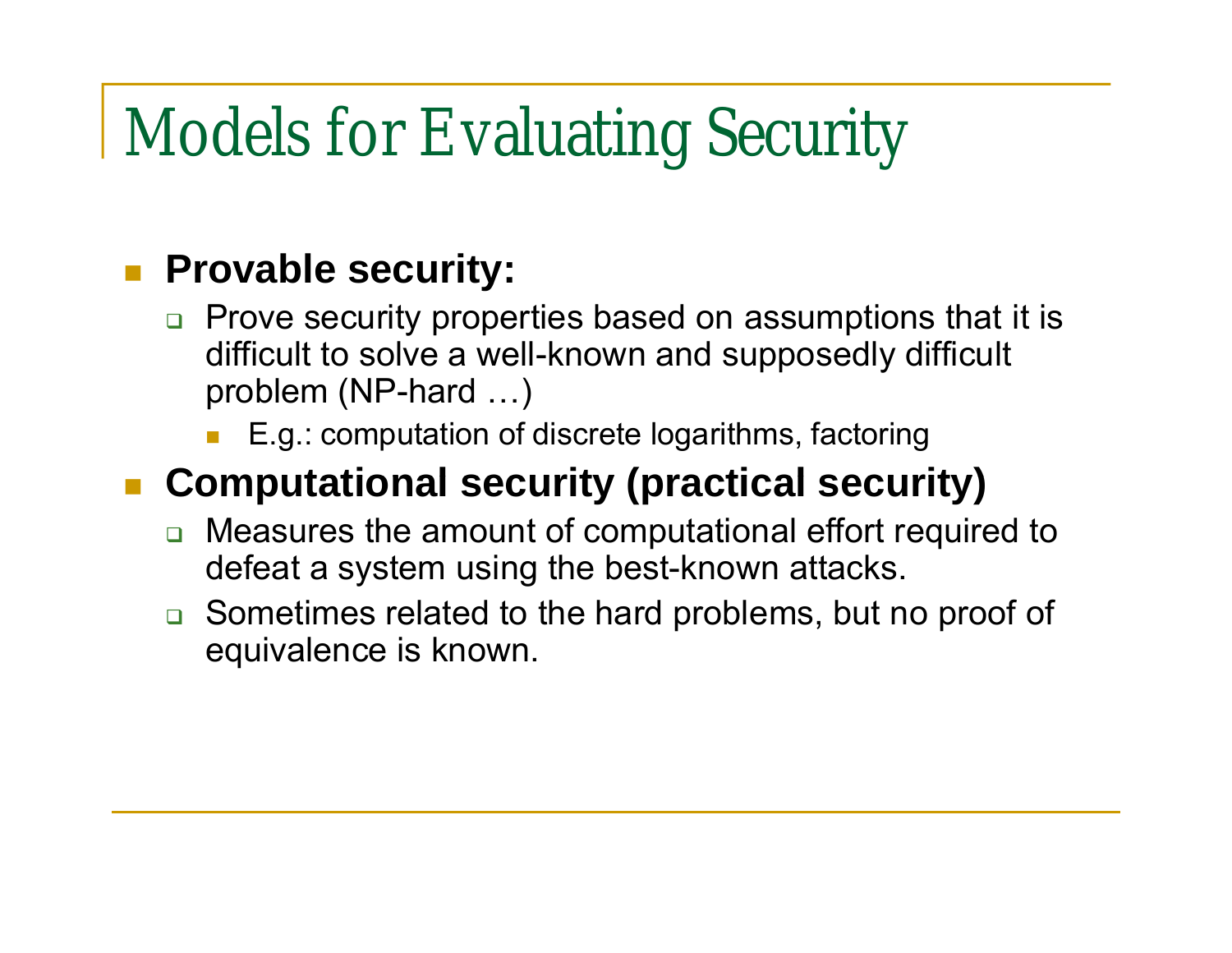## Models for Evaluating Security

### ■ Ad hoc security (heuristic security):

- □ Variety of convincing arguments that every successful attack requires more resources than the ones available to an attacker.
- □ Unforeseen attacks remain a threat.
- **THIS IS NOT A PROOF**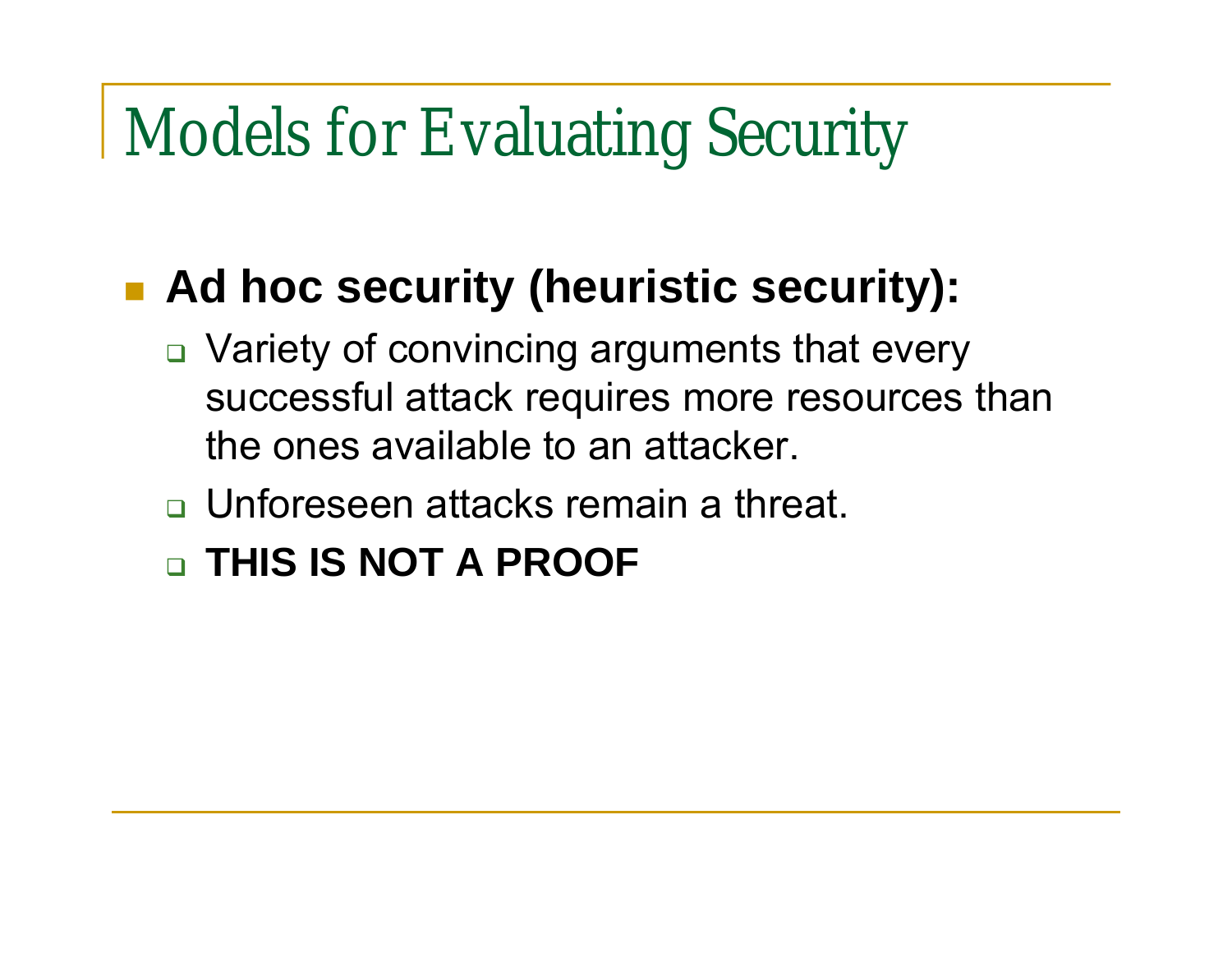### **Classic ciphers**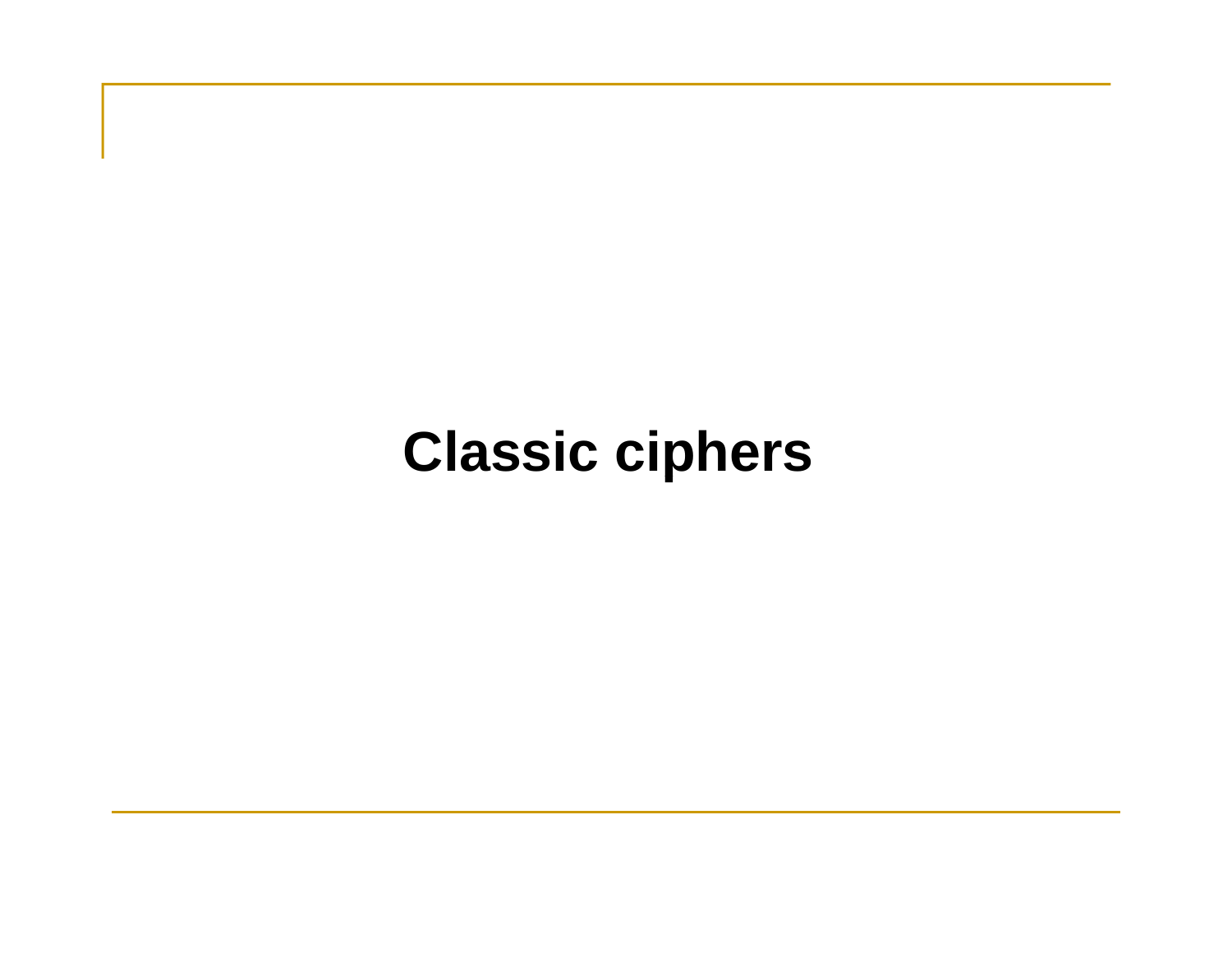## Shift cipher (additive cipher)

- **Key Space: [1 .. 25]**
- **Encryption given a key K:** 
	- $\Box$  each letter in the plaintext P is replaced with the K'th letter following corresponding number (shift right):
	- Another way:  $Y=X \oplus K \rightarrow Z$  additive cipher
- Decryption given K:
	- n shift left

```
A B C D E F G H I J K L M N O P Q R S T U V W X Y Z
0 1 2 3 4 5 6 7 8 9 10 11 12 13 14 15 16 17 18 19 20 21 22 23 24 25
P = CRYPTOGRAPHYISFUN
K = 11C = NCJAVZRCLASJTDQFY
```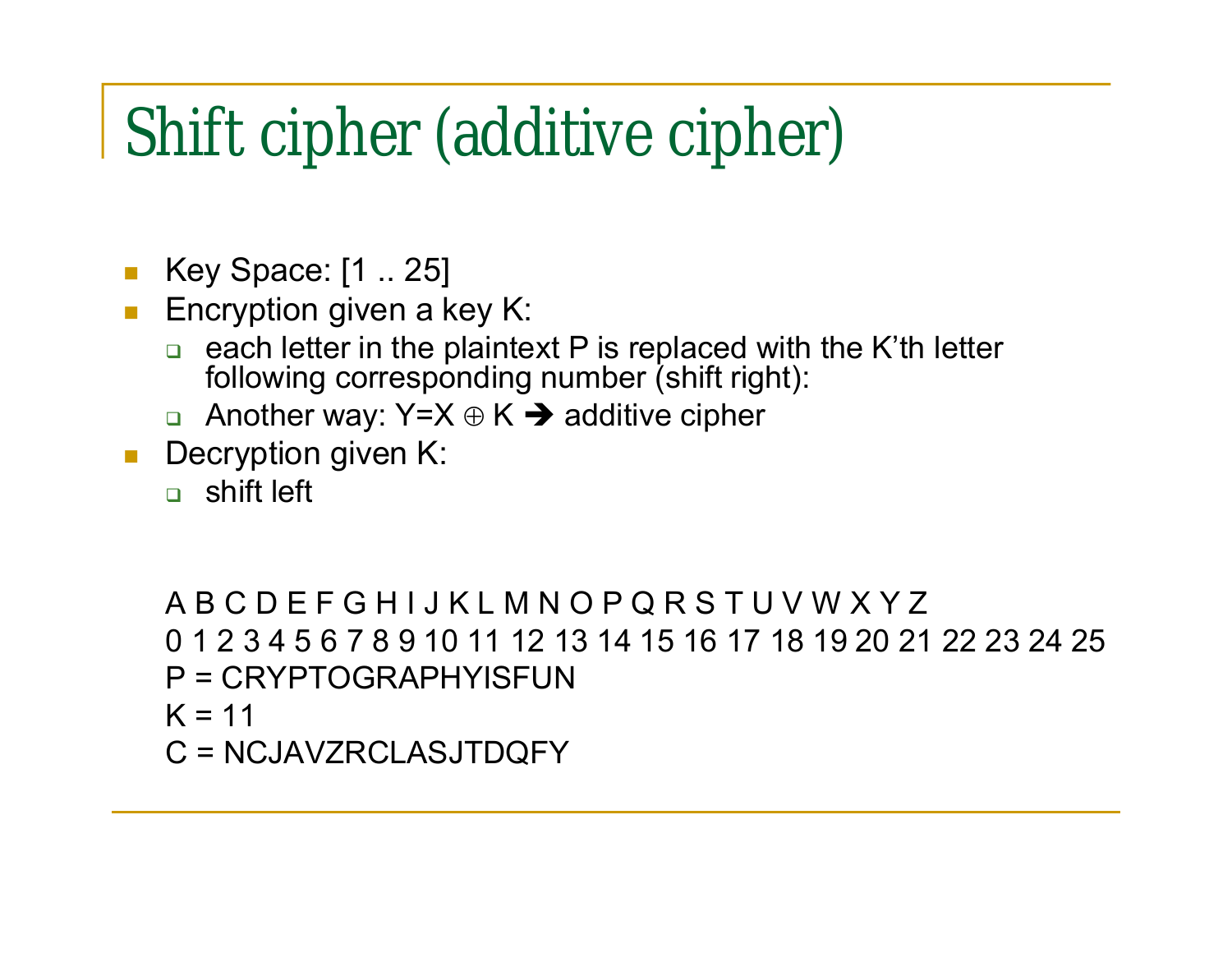Shift Cipher: Cryptanalysis

### **Easy, just do exhaustive search**  $\Box$  key space is small ( $\leq$  26 possible keys).

once K is found, very easy to decrypt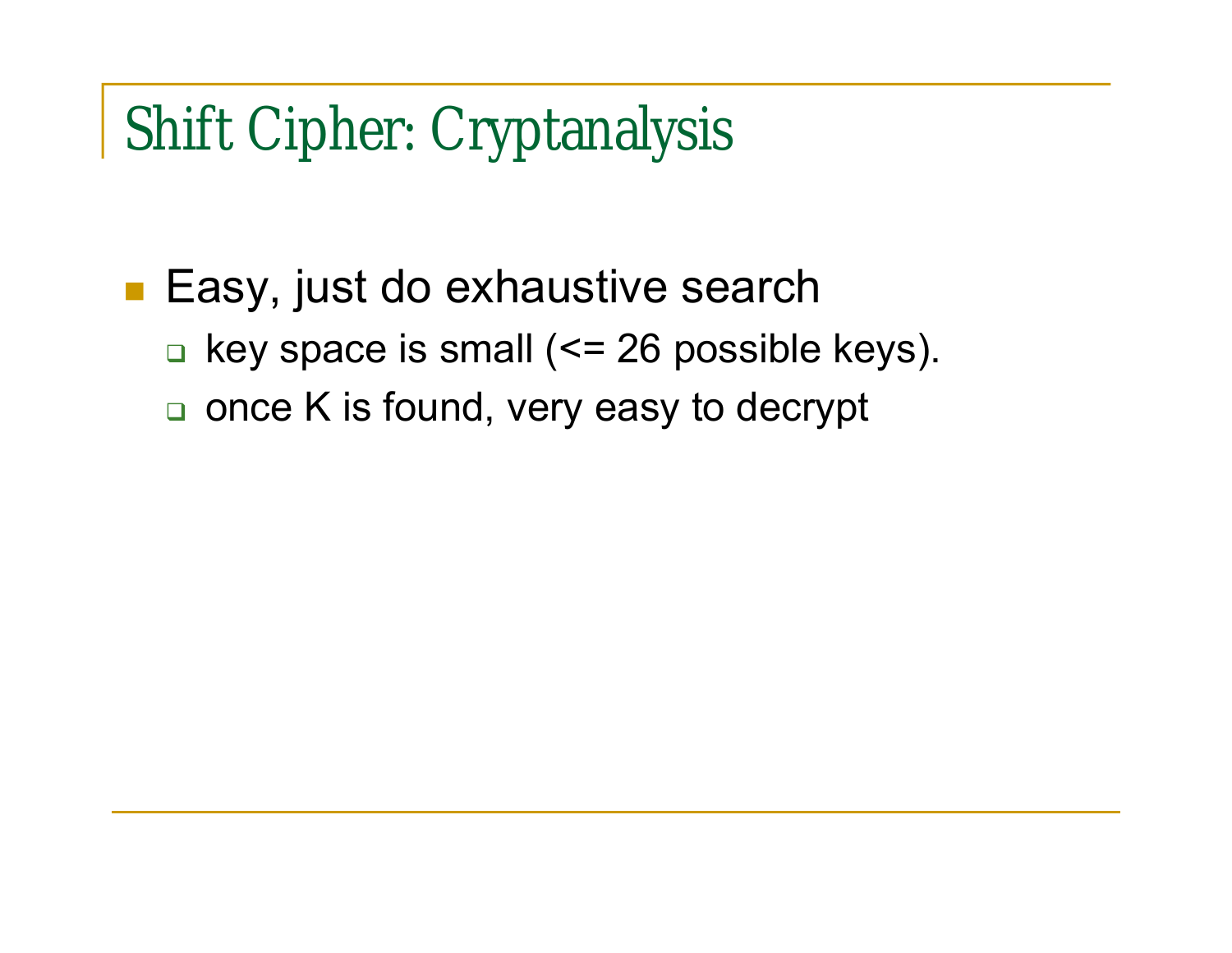### General Mono-alphabetical Substitution Cipher

- The key space: all permutations of  $\Sigma = \{A, B, C, ..., Z\}$
- **Encryption given a key**  $\pi$ **:** 
	- **each letter X in the plaintext P is replaced with**  $\pi(X)$
- Decryption given a key  $\pi$  :
	- each letter Y in the cipherext P is replaced with  $\pi^{-1}(Y)$

#### **Example:**

A B C D E F G H I J K L M N O P Q R S T U V W X Y Z  $\pi$  = B A D C Z H W Y G O Q X S V T R N M S K J I P F E U

 $BECAUSE \rightarrow AZDBJSZ$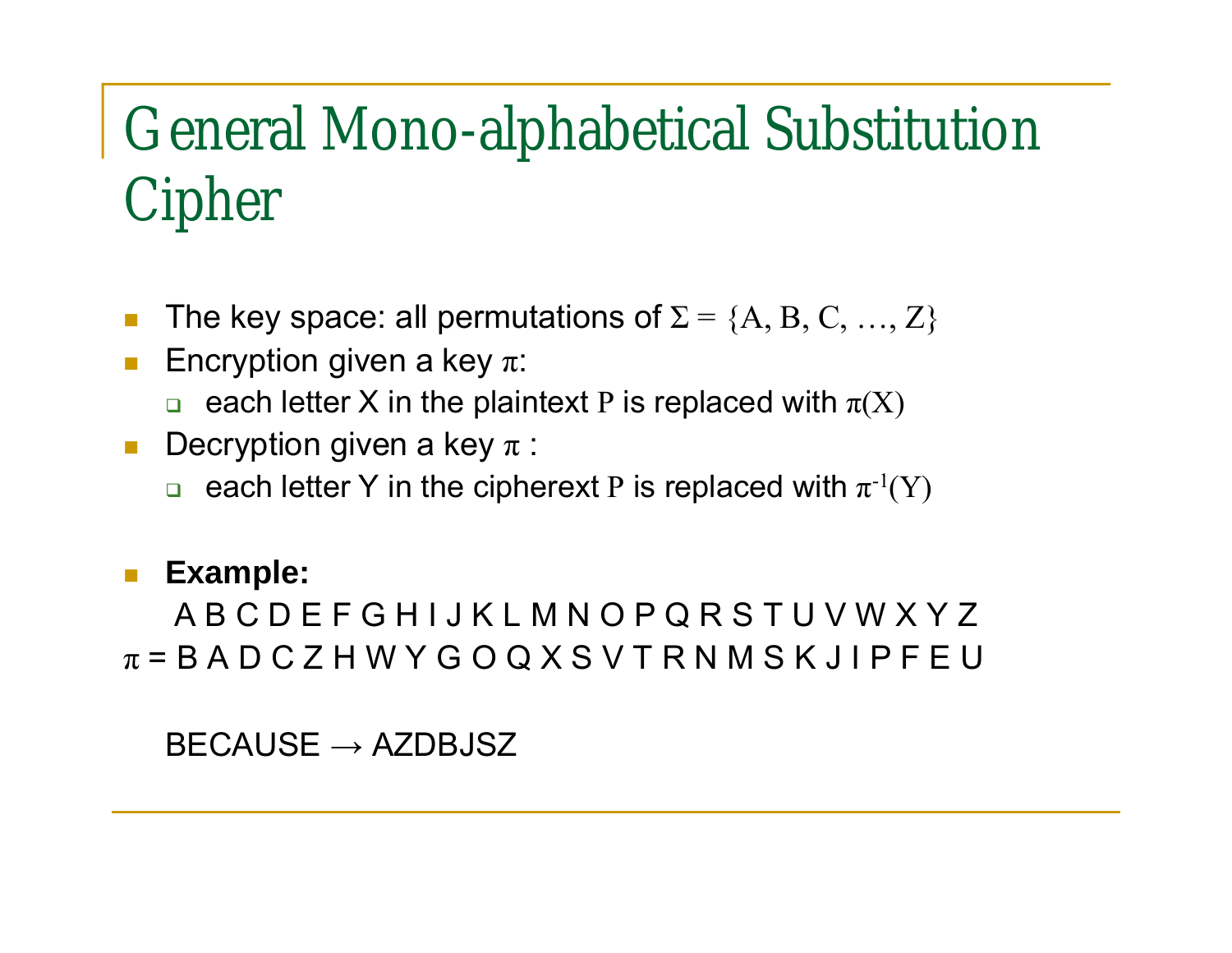# Looks secure, early days

- **Exhaustive search is infeasible** ■ key space size is  $26! \approx 4*1026$
- **Dominates the art of secret writing throughout** the first millennium A.D.
- **Thought to be unbreakable by many back** then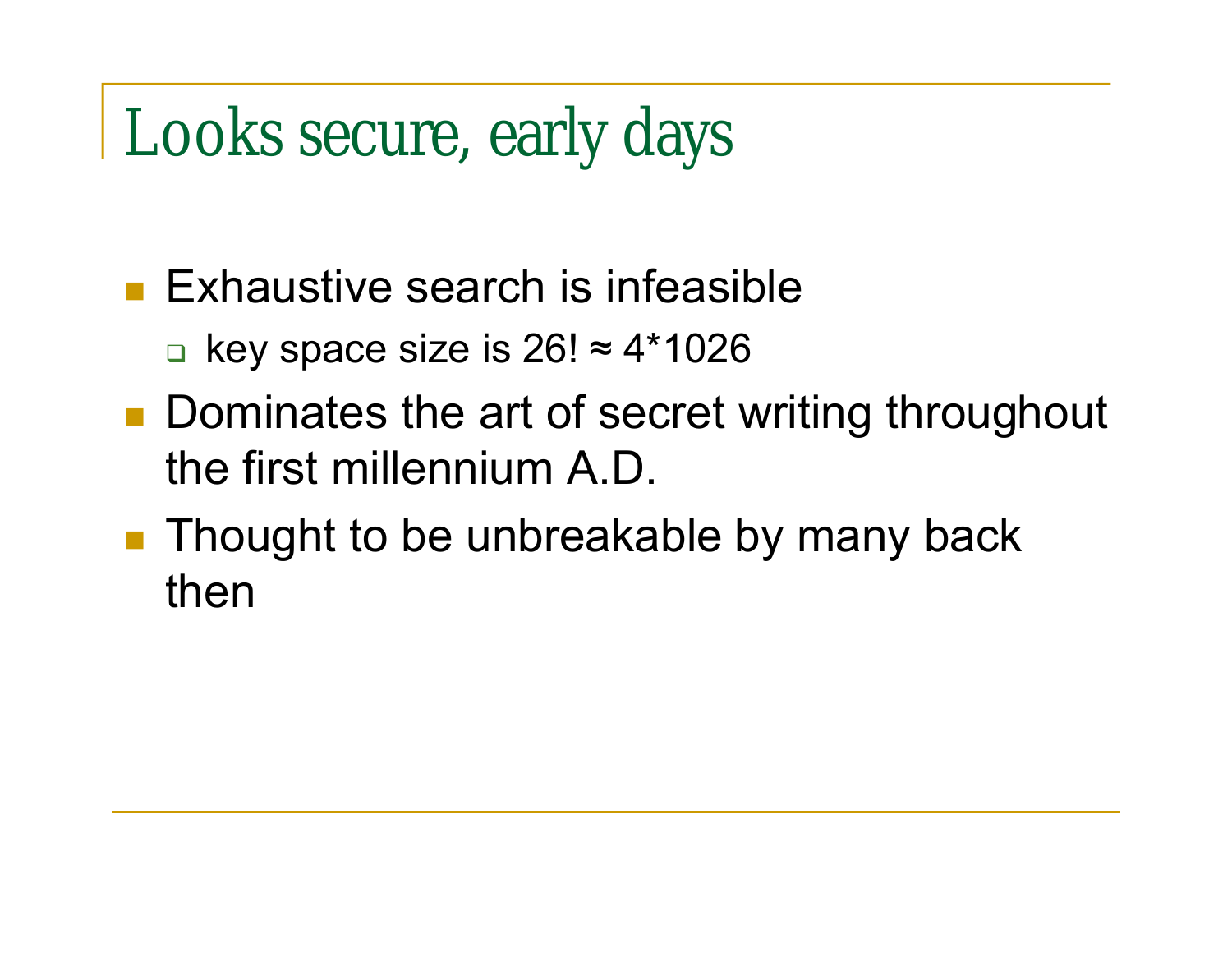### Cryptanalysis of Substitution Ciphers: Frequency Analysis

- Each language has certain features:
	- □ frequency of letters, or of groups of two or more letters.
- Substitution ciphers preserve the mentioned language features  $\rightarrow$  vulnerable to frequency analysis attacks

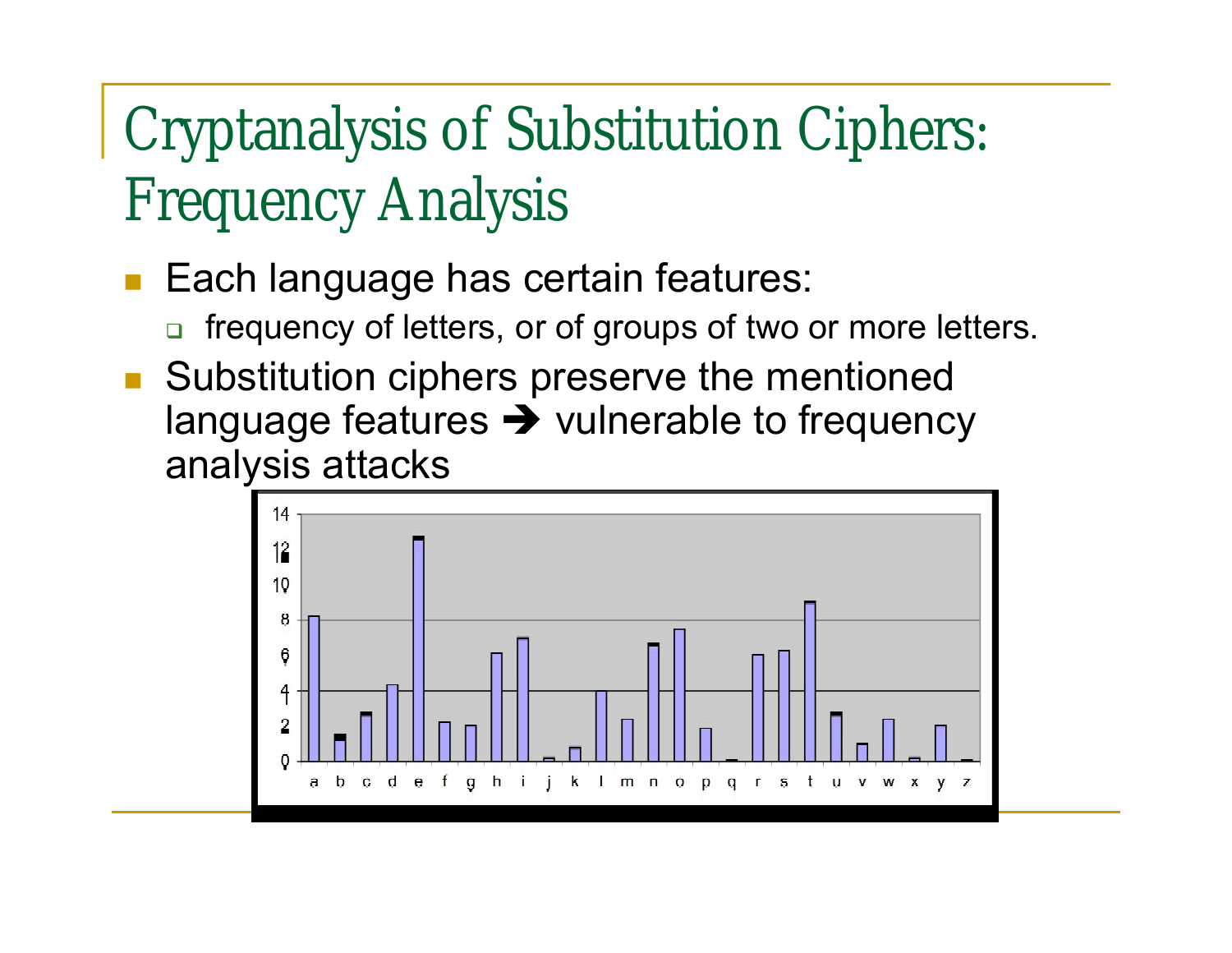## Substitution Ciphers: Cryptanalysis

- **The number of different ciphertext characters or combinations are** counted to determine the frequency of usage.
- **The cipher text is examined for patterns, repeated series, and** common combinations.
- Replace ciphertext characters with possible plaintext equivalents using known language characteristics.
- **Example:**

THIS IS A PROPER SAMPLE FOR ENGLISH TEXT. THE FREQUENCIES OF LETTERS IN THIS SAMPLE IS NOT UNIFORM AND VARY FOR DIFFERENT CHARACTERS. IN GENERAL THE MOST FREQUENT LETTER IS FOLLOWED BY A SECOND GROUP. IF WE TAKE A CLOSER LOOK WE WILL NOTICE THAT FOR BIGRAMS AND TRIGRAMS THE NONUNIFORM IS EVEN MORE.

**Observations:**  $f_x = 1$  và  $f_A = 15$ .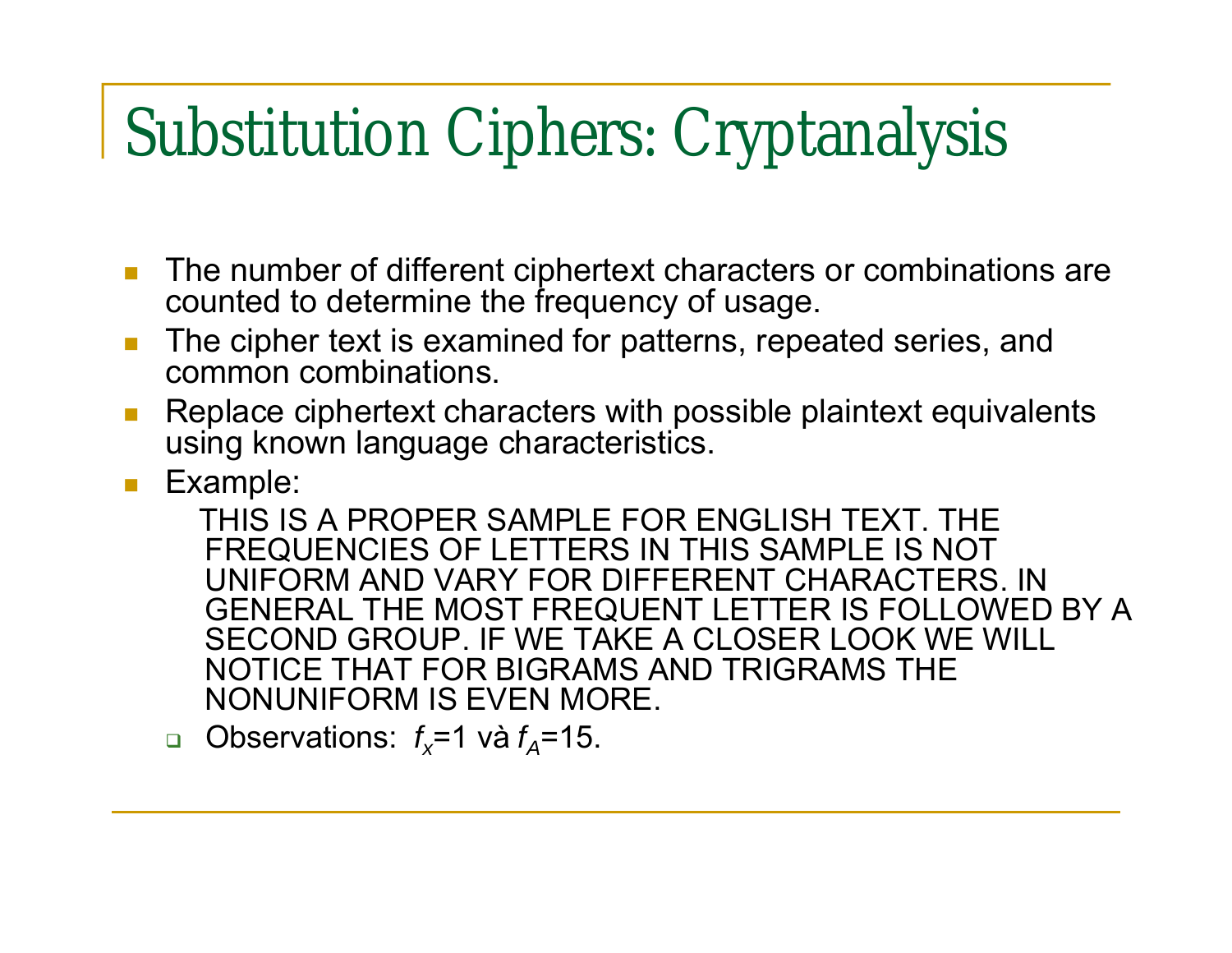- The letters in the English alphabet can be divided into 5 groups of similar frequencies
	- $\mathbf e$
	- II t,a,o,i,n,s,h,r
	- III d,l
	- VI c,u,m,w,f,g,y,p,b
	- $V$  v,k,j,x,q,z
- Some frequently appearing bigrams or trigrams Th, he, in, an, re, ed, on, es, st, en at, to The, ing, and, hex, ent, tha, nth, was eth, for, dth.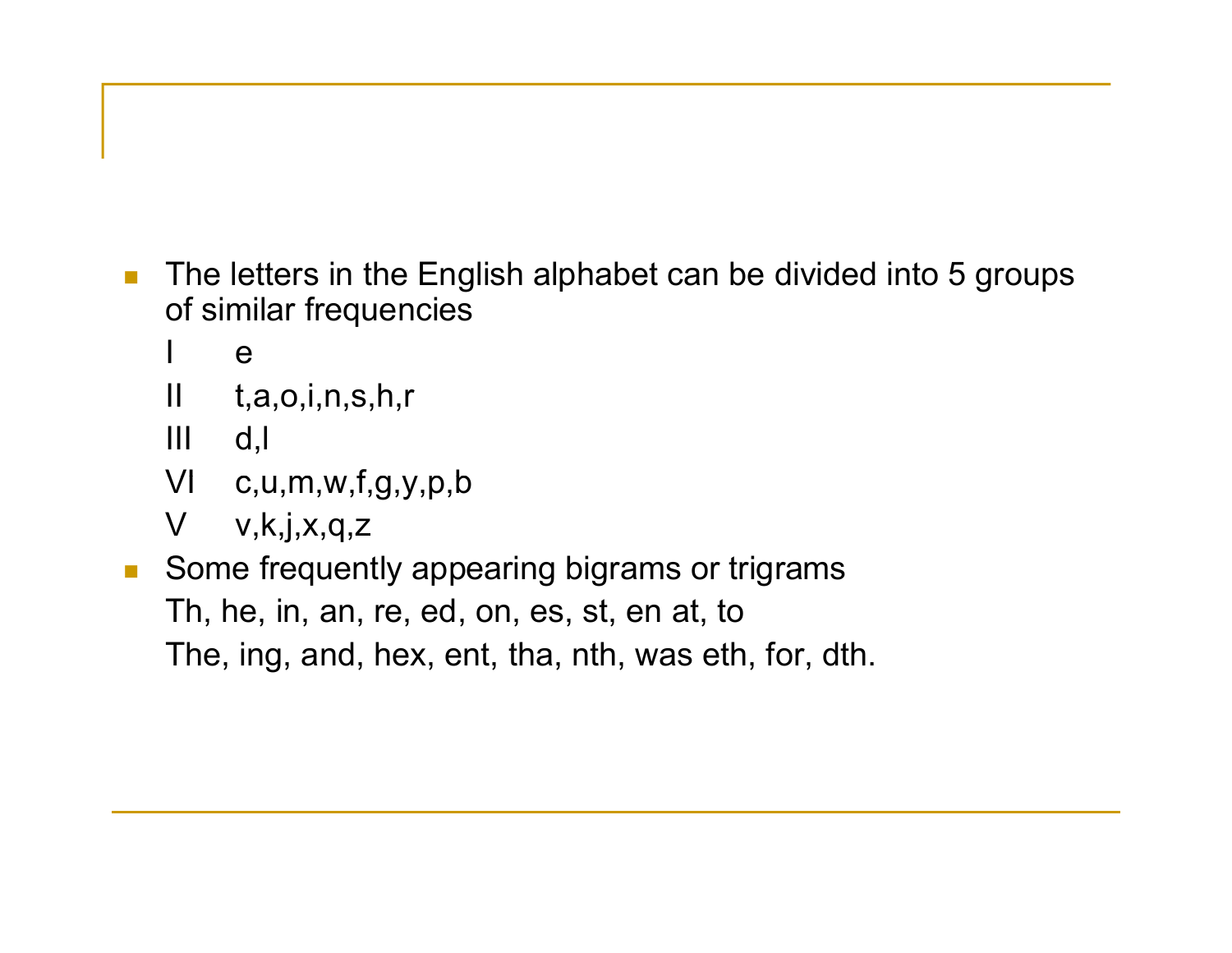# Example

| Letter:            | A               | B                |                |                  | E                | $\bm{F}$         | $\overline{G}$ |                               |
|--------------------|-----------------|------------------|----------------|------------------|------------------|------------------|----------------|-------------------------------|
| <i>Frequency:</i>  | 5 <sup>5</sup>  | 24               | 19             | 23               | 12               |                  | $\theta$       | $e \Rightarrow Z$             |
| Letter:            | $H_{\parallel}$ |                  | $J_{-}$        | K                | $\boldsymbol{L}$ | $\boldsymbol{M}$ | N              | $f_i = 29, f_v = 2$           |
| <i>Frequency:</i>  | 24              | 21               | 29             | 6                | 21               |                  |                | $f_{icz} = 8 \rightarrow t =$ |
| Letter:            | 0               | $\boldsymbol{P}$ | $\overline{O}$ | $\boldsymbol{R}$ | S                |                  | U              |                               |
| <i>Frequyency:</i> | $\theta$        | $\overline{3}$   |                | 11               | 14               | 8                | $\theta$       | $h \Rightarrow C$             |
| Letter:            | V               | W                | X              |                  | Z                |                  |                | $a \Rightarrow V$             |
| <i>Frequency:</i>  |                 | 27 5             | 17             | 12               | 45               |                  |                | $(\textit{article } a)$       |
|                    |                 |                  |                |                  |                  |                  |                |                               |

$$
e \Rightarrow Z
$$
  
\n $f_j = 29, f_v = 27$   
\n $f_{jcz} = 8 \rightarrow t \Rightarrow J$   
\n $h \Rightarrow C$   
\n $a \Rightarrow V$   
\n*(article a)*

*J,V,B,H,D,I,L,C {t,a,o,i,n,s,h,r}*

*t,a h*

*JZB* = te ? { teo, tei, ten, ter, tes }  $\rightarrow$  n  $\Rightarrow$  B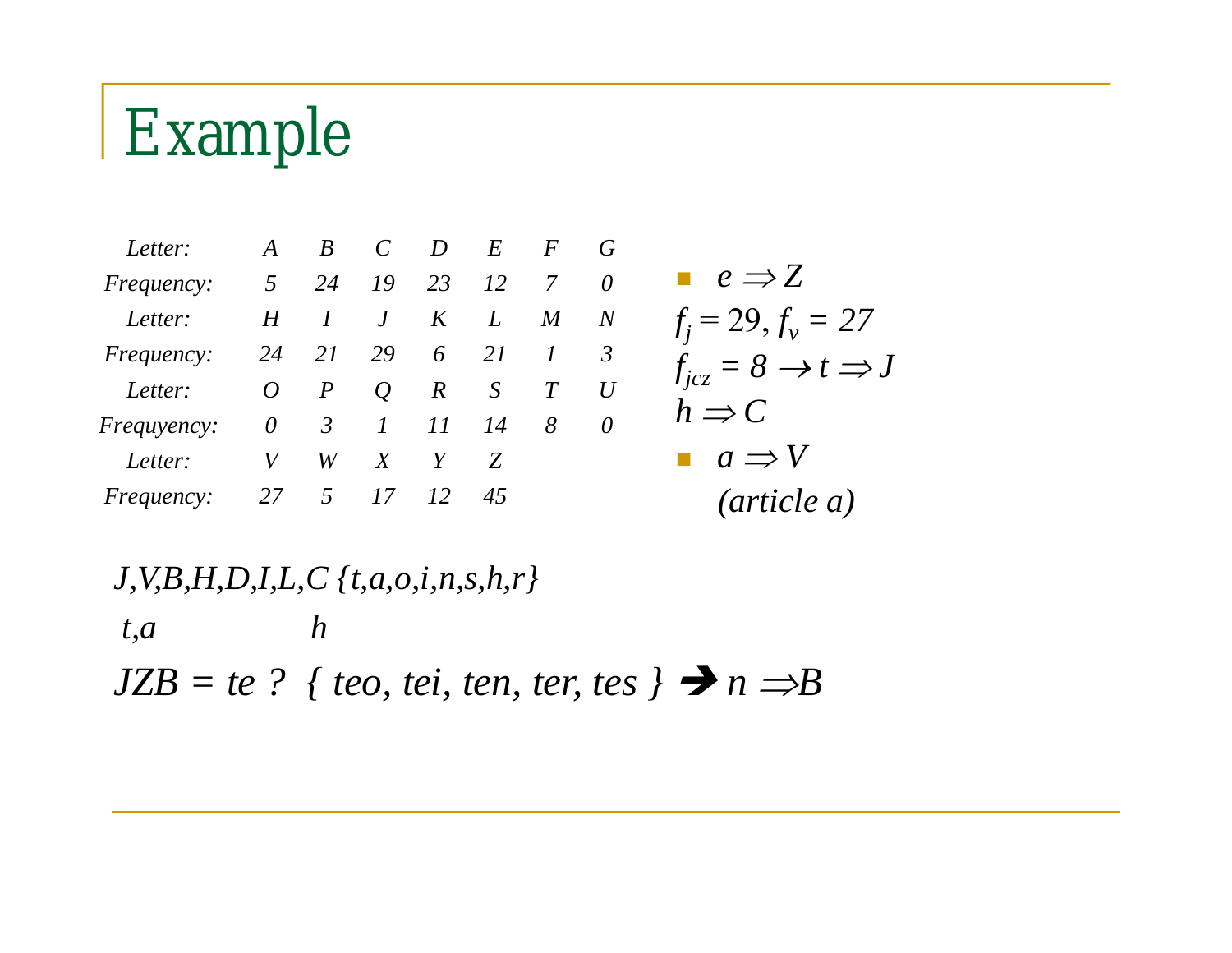#### Observations:

- A cipher system should not allow statistical properties of plaintext to pass to the ciphertext.
- The ciphertext ginerated by a "good" cipher systim should be satistically indistinguishable form random text.
- Idea for a stronger cipher (1460's by Alberti)
	- □ use more than one cipher alphabet, and switch between them when encrypting different letters  $\rightarrow$  Polyalphabetic Substitution Ciphers
	- □ Developed into a practical cipher by Vigenère (published in 1586)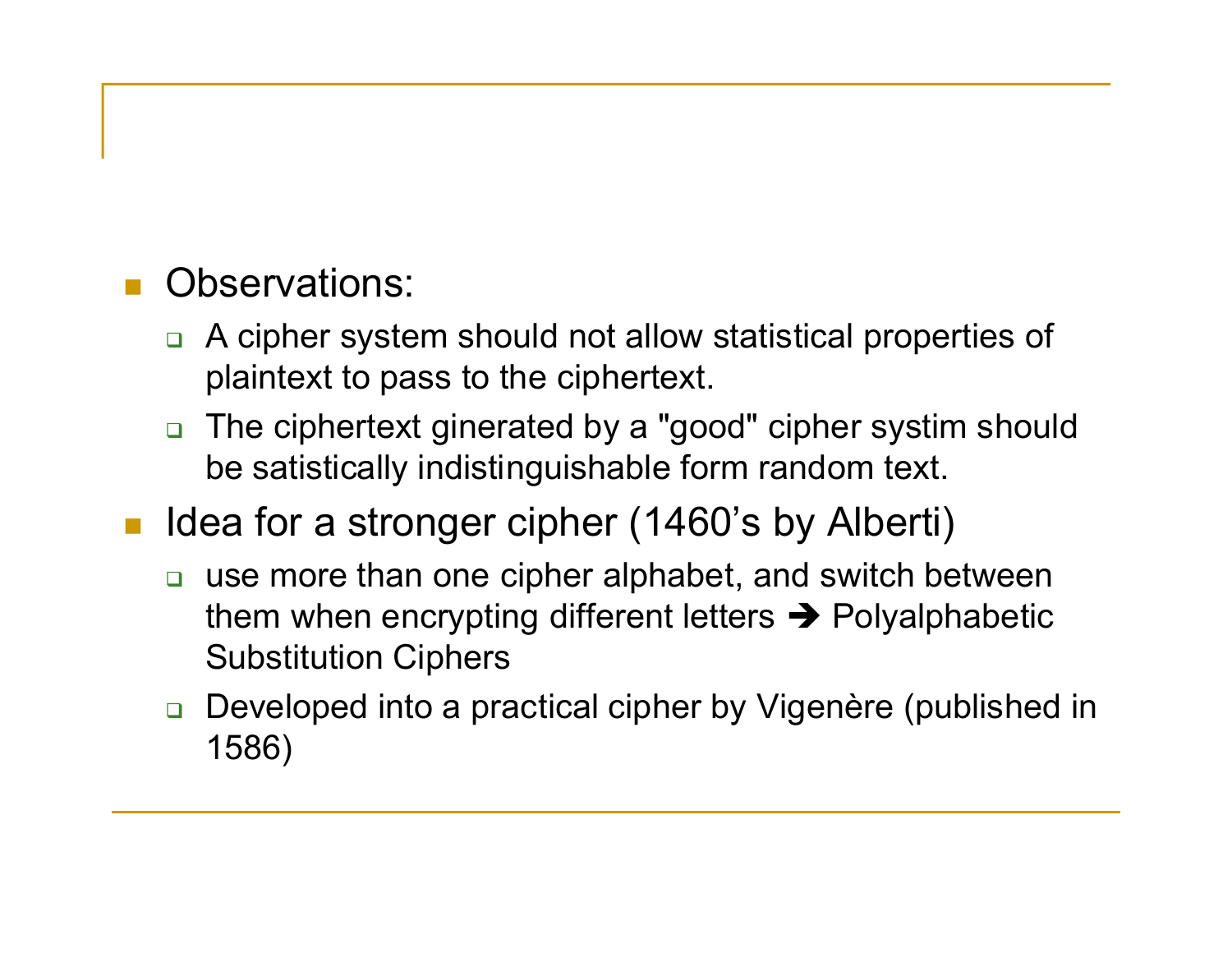### **Definition**:

Given m, a positive integer,  $P = C = (Z_{26})^n$ , and  $K = (k_1, k_2, k_3)$  $..., k_m$ ) a key, we define:

### **Encryption**:

 $e_k$  (p<sub>1</sub>, p<sub>2</sub>... p<sub>m</sub>) = (p<sub>1</sub>+k<sub>1</sub>, p<sub>2</sub>+k<sub>2</sub>...p<sub>m</sub>+k<sub>m</sub>) (mod 26)

### **Decryption:**

 $d_k$  (c<sub>1</sub>, c<sub>2</sub>… c<sub>m</sub>) = (c<sub>1</sub>-k<sub>1</sub>, c<sub>2</sub>-k<sub>2</sub> … c<sub>m</sub>-k<sub>m</sub>) (mod 26)

### **Example:**

Plaintext: C R Y P T O G R A P H Y Key: L U C K L U C K L U C K Ciphertext: N L A Z E I I B L J J I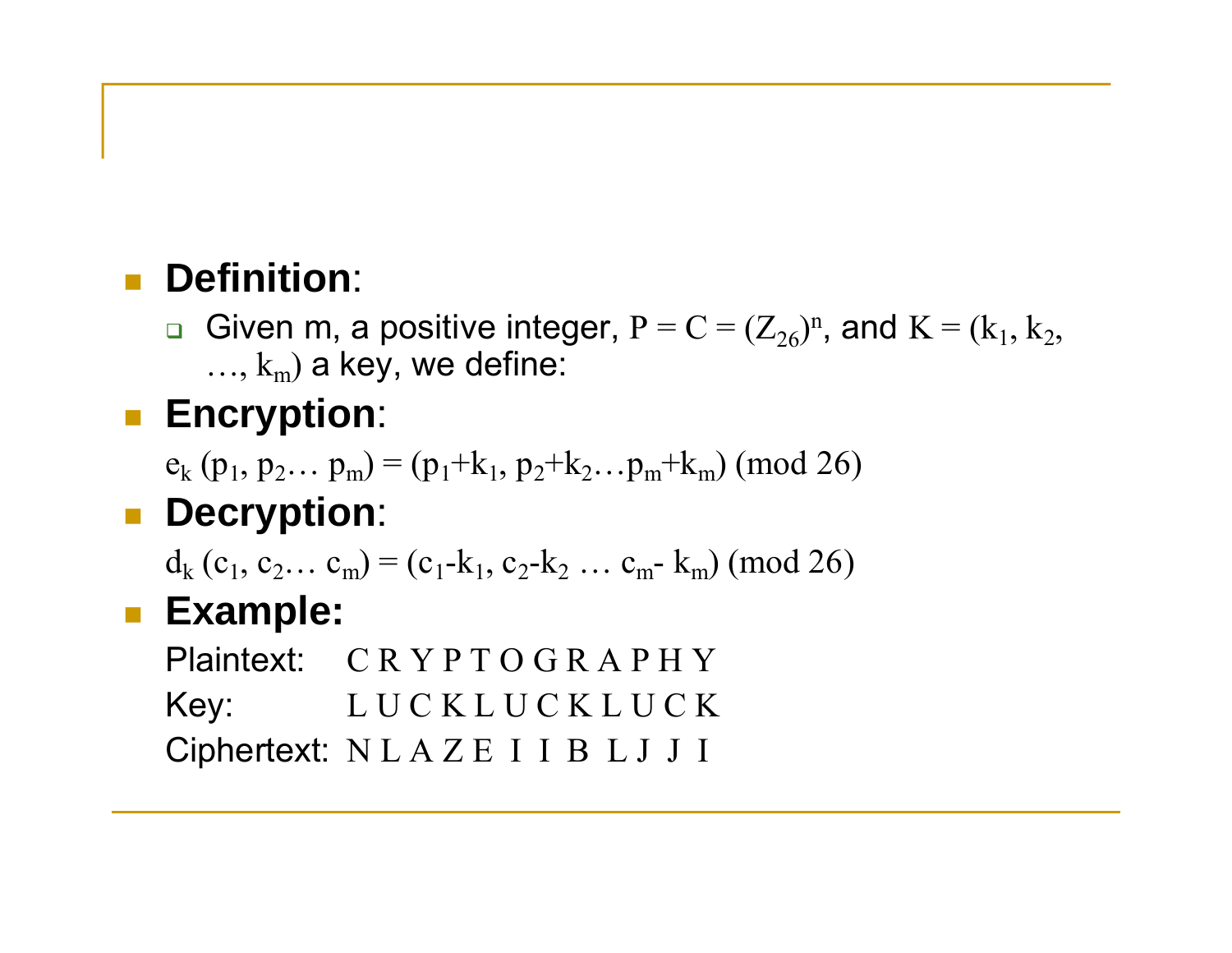## Vigenere Cipher: Cryptanalysis

- **Find the length of the key.**
- **Divide the message into that many shift** cipher encryptions.
- **Use frequency analysis to solve the resulting** shift ciphers.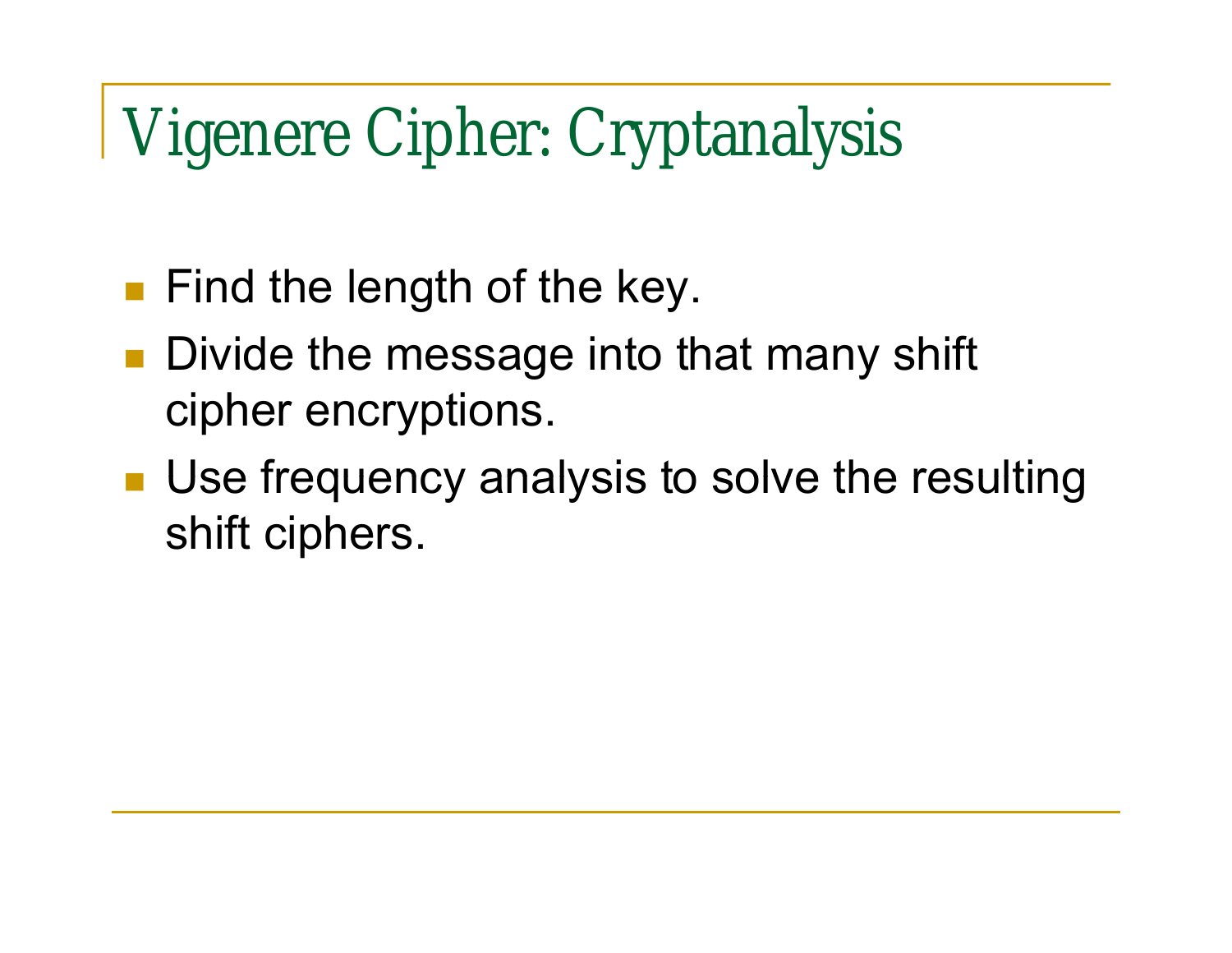### One-Time Pad

Key is chosen randomly Plaintext  $X = (x_1 x_2 ... x_n)$ **Key**  $K = (k_1 k_2 ... k_n)$ Ciphertext  $Y = (y_1 y_2 ... y_n)$ 

$$
e_k(X) = (x_1+k_1 x_2+k_2 ... x_n+k_n) \text{ mod } m
$$
  
 $d_k(Y) = (x_1-k_1 x_2-k_2 ... x_n-k_n) \text{ mod } m$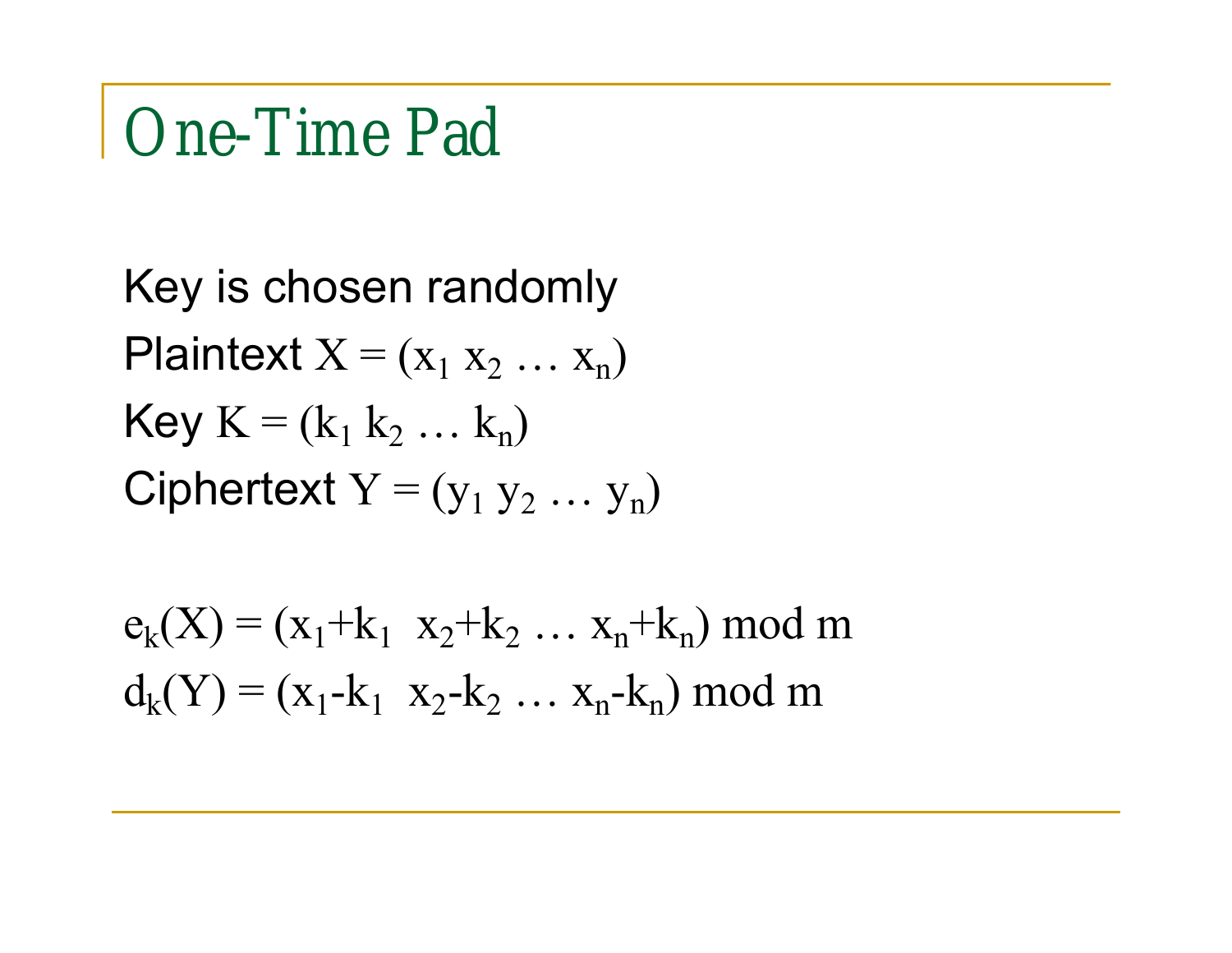# Example

Plaintext space = Ciphtertext space = Keyspace =  $\{0,1\}^n$ Key is chosen randomly For example: Plaintext is 10001011 Key is 00111001 Then ciphertext is 10110010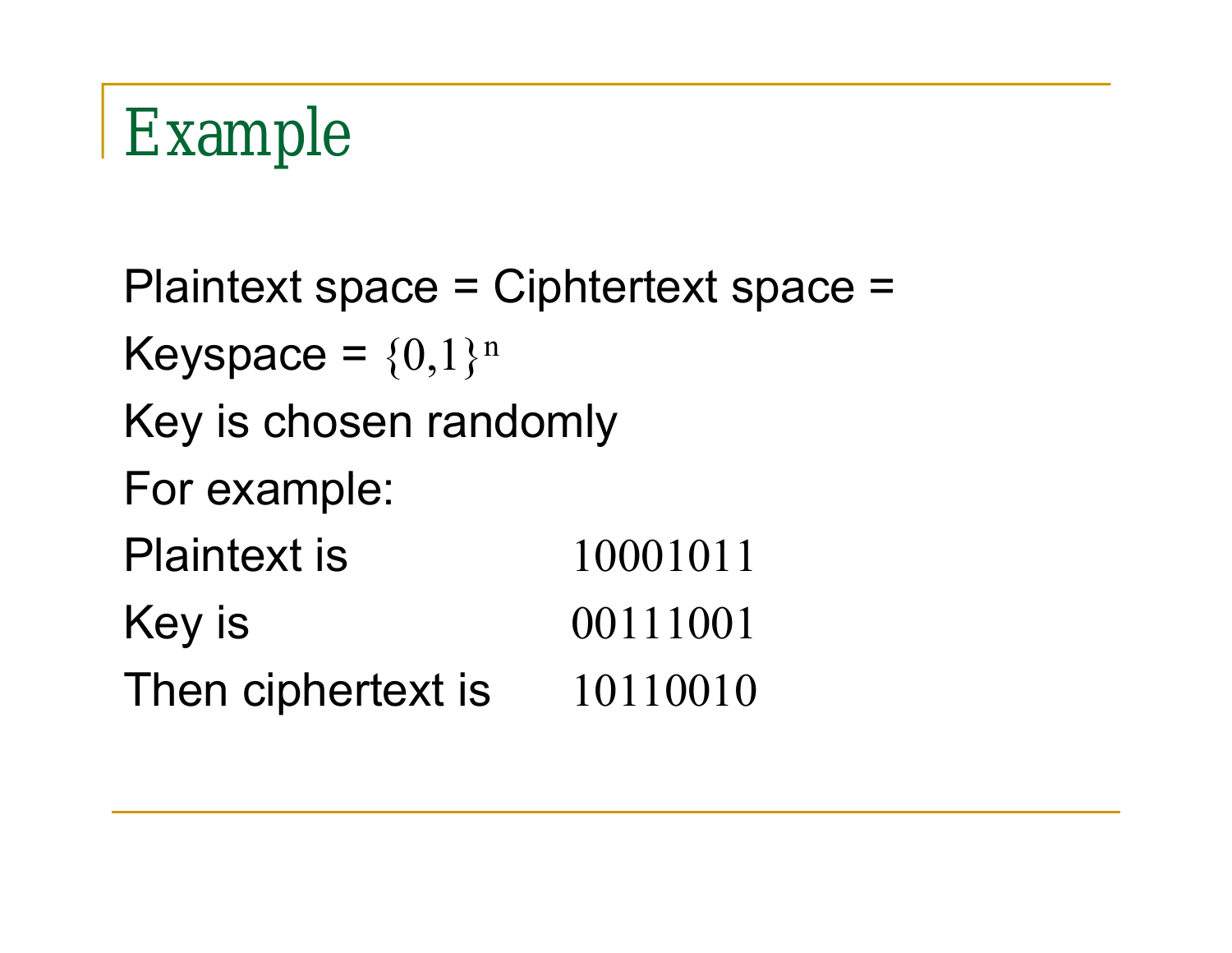## Main points in One-Time Pad

- **The key is never to be reused** 
	- □ Thrown away after first and only use
	- $\Box$  If reused  $\rightarrow$  insecure!
- One-Time Pad uses a very long key, exactly the same length as of the plaintext
	- $\Box$  In old days, some suggest choose the key as texts from, e.g., a book → i.e. not **randomly chosen** 
		- Not One-Time Pad anymore  $\rightarrow$  this does not have perfect secrecy as in true One-Time-Pad and can be broken
	- □ Perfect secrecy means key length be at least message length
		- **Difficult in practice**!